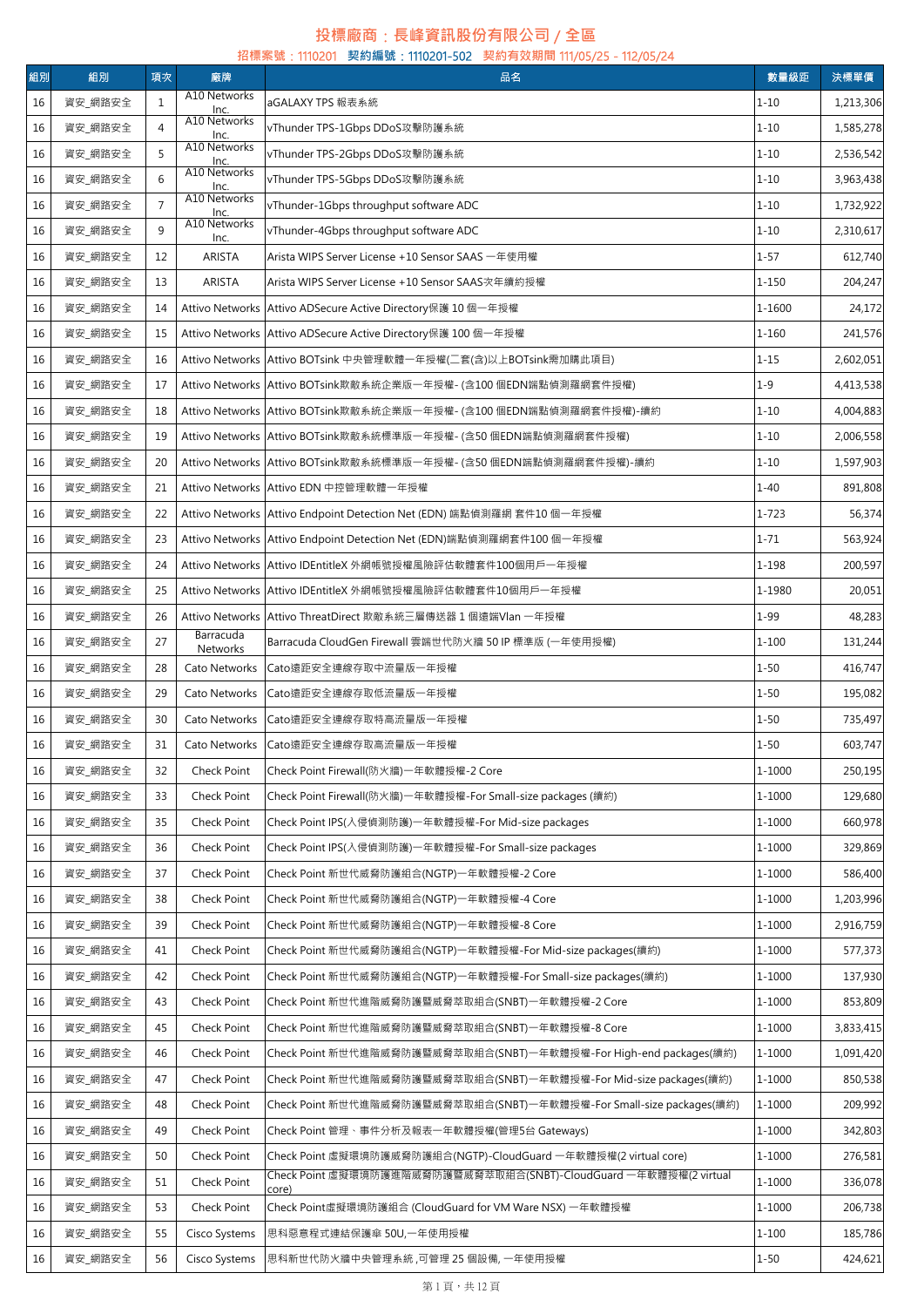| 16 | 資安 網路安全 | 57  | CRETECH         | CRETECH風險管理系列 - 社交工程郵件警覺測試平台                                                                                  | $1 - 10$  | 145,871   |
|----|---------|-----|-----------------|---------------------------------------------------------------------------------------------------------------|-----------|-----------|
| 16 | 資安_網路安全 | 61  | Curelan         | 網路異常行為偵測設備- 1 Gbps throughput                                                                                 | $1 - 100$ | 3,017,229 |
| 16 | 資安_網路安全 | 62  | Curelan         | 網路異常行為偵測設備-10 Gbps throughput                                                                                 | $1 - 100$ | 3,724,973 |
| 16 | 資安_網路安全 | 63  | Cyberint        | Cyberint 偽冒網站/APP偵測軟體套件+ 6次下架 (年度保固及訂閱服務)                                                                     | $1 - 23$  | 1,698,686 |
| 16 | 資安 網路安全 | 64  | Cyberint        | Cyberint 偽冒網站/APP偵測軟體套件+12次下架 (年度保固及訂閱服務)                                                                     | $1 - 18$  | 1,911,021 |
| 16 | 資安_網路安全 | 65  | Cyberint        | Cyberint 偽冒網站/APP偵測軟體套件+25次下架 (年度保固及訂閱服務)                                                                     | $1 - 10$  | 2,123,357 |
| 16 | 資安 網路安全 | 66  | Cyberint        | Cyberint 偽冒網站/APP偵測軟體套件+50次下架 (年度保固及訂閱服務)                                                                     | $1 - 12$  | 2,654,196 |
| 16 | 資安_網路安全 | 67  | Darktrace       | Darktrace自動化Cyber AI資安事件分析系統- 2Gbps (含1,200 device/ 1年授權)                                                     | $1 - 20$  | 1,920,981 |
| 16 | 資安 網路安全 | 68  | Darktrace       | Darktrace自動化Cyber AI資安事件分析系統- 300Mbps (含300 devices/1年授權)                                                     | $1 - 20$  | 858,251   |
| 16 | 資安_網路安全 | 69  | Darktrace       | Darktrace自動化Cyber AI資安事件分析系統- 5Gbps (含2,000 device/ 1年授權)                                                     | $1 - 15$  | 2,958,898 |
| 16 | 資安 網路安全 | 70  | Darktrace       | 增購模組- Darktrace Cyber AI自動回應系統 (含300 devices/ 1年授權)                                                           | $1 - 100$ | 358,165   |
| 16 | 資安_網路安全 | 71  | Darktrace       | 擴充Darktrace AI端點入侵行為偵測及回應- 10台終端授權( 1年授權)                                                                     | $1 - 500$ | 57,179    |
| 16 | 資安_網路安全 | 72  | Darktrace       | 擴充Darktrace自動化Cyber AI資安事件分析系統(100 devices/ 1年授權)                                                             | $1 - 300$ | 119,161   |
| 16 | 資安 網路安全 | 73  | Data Diode      | OT-IT檔案傳輸系統虛擬平台版本(FTP 或 SMTP 或 Syslog, 三項模組擇一,含一年免費軟體版本更新)                                                    | $1 - 10$  | 986.805   |
| 16 | 資安_網路安全 | 74  | Data Diode      | 單向傳輸代理伺服器管理系統                                                                                                 | $1 - 10$  | 2,258,484 |
| 16 | 資安 網路安全 | 75  | Data Diode      | 單向傳輸代理伺服器管理系統                                                                                                 | $11 - 30$ | 1,995,744 |
| 16 | 資安_網路安全 | 76  | Data Diode      | 單向傳輸代理伺服器管理系統-一年期維護                                                                                           | $1 - 30$  | 450,491   |
| 16 | 資安 網路安全 | 77  | Data Diode      | 實體隔離系統軟體模組(OPTS或OSTS或MBTS或OLFS或DNP3或OV25或AMQP或MQTT或RFTS或Talon,                                                | $1 - 5$   | 4,065,048 |
| 16 | 資安 網路安全 | 78  | Data Diode      | 十項模組擇一,含一年免費軟體版本更新)流量10MB<br>實體隔離系統軟體模組(OPTS或OSTS或MBTS或OLFS或DNP3或OV25或AMQP或MQTT或RFTS或Talon,                   | $6 - 8$   | 3,824,161 |
| 16 | 資安 網路安全 | 79  | Data Diode      | 十項模組擇一,含一年免費軟體版本更新)流量10MB<br>實體隔離系統軟體模組(OPTS或OSTS或MBTS或OLFS或DNP3或OV25或AMQP或MQTT或RFTS或Talon,<br>十項模組擇一)一年期更新授權 | $1 - 10$  | 986,805   |
| 16 | 資安_網路安全 | 80  | Data Diode      | 實體隔離資料傳輸伺服器管理系統                                                                                               | $1 - 20$  | 1,214,822 |
| 16 | 資安 網路安全 | 81  | <b>DECISION</b> | Central Management System(CMS)(含一年免費軟體版本升級)                                                                   | $1 - 50$  | 1,281,598 |
| 16 | 資安_網路安全 | 82  | <b>DECISION</b> | Central Management System(CMS)一年軟體版本升級                                                                        | $1 - 100$ | 188,069   |
| 16 | 資安 網路安全 | 83  | <b>DECISION</b> | Cyber Forensic System(CFS)50人版(含一年免費軟體版本升級)                                                                   | $1 - 200$ | 208,696   |
| 16 | 資安_網路安全 | 84  | <b>DECISION</b> | Cyber Forensic System(CFS)50人版一年軟體版本升級                                                                        | $1 - 400$ | 30,435    |
| 16 | 資安 網路安全 | 85  | <b>DECISION</b> | Data Retention Management System(DRMS)-10                                                                     | $1 - 50$  | 497,472   |
| 16 | 資安_網路安全 | 86  | <b>DECISION</b> | Data Retention Management System(DRMS)-10一年軟體版本升級                                                             | $1 - 100$ | 62,184    |
| 16 | 資安_網路安全 | 87  | <b>DECISION</b> | ED-CIC網路資訊集納系統(含一年免費軟體版本升級)                                                                                   | $1 - 100$ | 421,638   |
| 16 | 資安 網路安全 | 88  | <b>DECISION</b> | ED-CIC網路資訊集納系統一年軟體版本升級                                                                                        | $1 - 200$ | 63,195    |
| 16 | 資安 網路安全 | 89  | <b>DECISION</b> | ED-SSL網路加密封包透視系統(含一年免費軟體版本維護)                                                                                 | $1 - 100$ | 345,399   |
| 16 | 資安 網路安全 | 90  | <b>DECISION</b> | ED-SSL網路加密封包透視系統一年軟體版本維護                                                                                      | $1 - 200$ | 51,264    |
| 16 | 資安_網路安全 | 91  | <b>DECISION</b> | Forensics E-Detective(FED)網路封包解譯鑑識系統(含一年免費軟體版本維護)                                                             | $1 - 30$  | 352,376   |
| 16 | 資安 網路安全 | 92  | <b>DECISION</b> | Forensics E-Detective(FED)網路封包解譯鑑識系統一年軟體版本維護                                                                  | $1 - 60$  | 52,781    |
| 16 | 資安 網路安全 | 93  | <b>DECISION</b> | Forensics Investigation Toolkit(FIT)(含一年免費軟體版本升級)                                                             | $1 - 30$  | 96,057    |
| 16 | 資安_網路安全 | 94  | <b>DECISION</b> | Forensics Investigation Toolkit(FIT) 一年軟體版本升級                                                                 | $1 - 60$  | 14,358    |
| 16 | 資安_網路安全 | 95  | <b>DECISION</b> | Network Investigation Toolkit(NIT)(含一年免費軟體版本升級)                                                               | $1 - 30$  | 684,530   |
| 16 | 資安_網路安全 | 96  | <b>DECISION</b> | Network Investigation Toolkit(NIT)一年軟體版本升級                                                                    | $1 - 60$  | 100,101   |
| 16 | 資安_網路安全 | 97  | <b>DECISION</b> | RAAS遠端存取稽核系統5U擴充授權(含第一年MA)                                                                                    | $1 - 200$ | 46,006    |
| 16 | 資安 網路安全 | 98  | <b>DECISION</b> | RAAS遠端存取稽核系統5U擴充授權一年MA                                                                                        | $1 - 800$ | 8,999     |
| 16 | 資安 網路安全 | 99  | <b>DECISION</b> | RAAS遠端存取稽核系統管理平台(含5U授權及第一年MA)                                                                                 | $1 - 50$  | 460,061   |
| 16 | 資安_網路安全 | 100 | <b>DECISION</b> | RAAS遠端存取稽核系統管理平台一年MA                                                                                          | $1 - 400$ | 89,990    |
| 16 | 資安_網路安全 | 101 | <b>EQIT</b>     | 1-yr Annual support for Finika IoT模組                                                                          | $1 - 300$ | 104,651   |
| 16 | 資安_網路安全 | 102 | EQIT            | 1-yr Annual support for Finika IP申請系統模組                                                                       | $1 - 300$ | 104,651   |
| 16 | 資安_網路安全 | 103 | <b>EQIT</b>     | 1-yr Annual support for Finika IT決策控管平台(500 IP License)                                                       | 1-150     | 217,391   |
| 16 | 資安_網路安全 | 104 | <b>EQIT</b>     | 1-yr Annual support for Finika NAC 模組                                                                         | $1 - 300$ | 104,651   |
| 16 | 資安_網路安全 | 105 | <b>EQIT</b>     | 1-yr Annual support for Finika NDM 模組                                                                         | $1 - 300$ | 104,651   |
| 16 | 資安 網路安全 | 106 | <b>EQIT</b>     | 1-yr Annual support for Finika 資料整合模組                                                                         | $1 - 300$ | 104,651   |
| 16 | 資安_網路安全 | 107 | EQIT            | 1-yr Annual support for Finika 資訊整合平台(500 IP)                                                                 | 1-360     | 104,651   |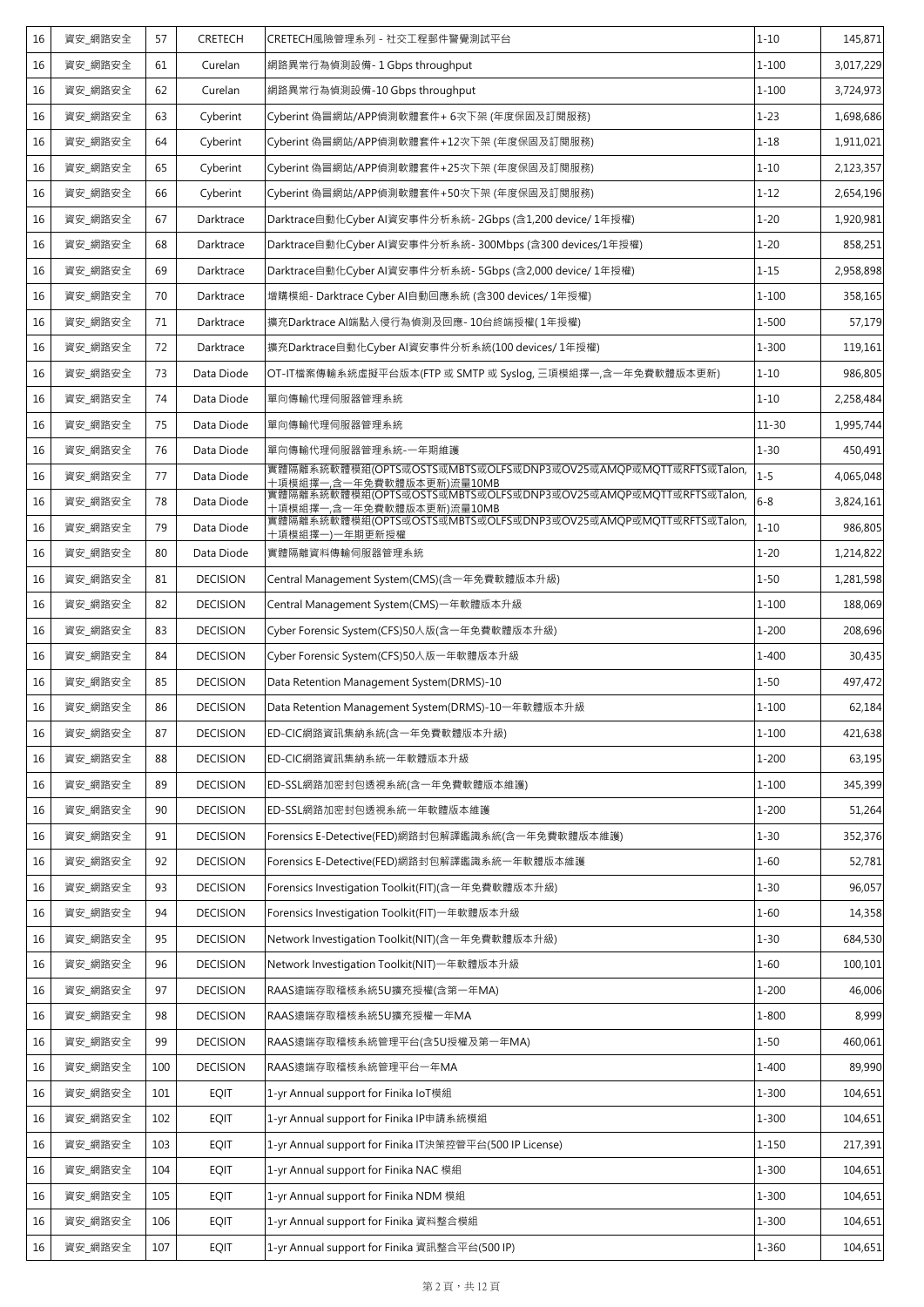| 16 | 資安_網路安全 | 108 | <b>EQIT</b>                     | Finika IoT模組                                                   | $1 - 110$ | 346,815   |
|----|---------|-----|---------------------------------|----------------------------------------------------------------|-----------|-----------|
| 16 | 資安_網路安全 | 109 | <b>EQIT</b>                     | Finika IP申請系統模組                                                | $1 - 110$ | 346,815   |
| 16 | 資安_網路安全 | 110 | <b>EQIT</b>                     | Finika IT決策控管平台(500 IP License)                                | $1 - 50$  | 1,051,567 |
| 16 | 資安_網路安全 | 111 | <b>EQIT</b>                     | Finika NAC 模組                                                  | $1 - 110$ | 346,815   |
| 16 | 資安 網路安全 | 112 | <b>EQIT</b>                     | Finika NDM 模組                                                  | $1 - 110$ | 346,815   |
| 16 | 資安 網路安全 | 113 | <b>EQIT</b>                     | Finika 資料整合模組                                                  | $1 - 110$ | 346,815   |
| 16 | 資安_網路安全 | 114 | <b>EQIT</b>                     | Finika 資訊整合平台(500 IP)                                          | $1 - 110$ | 346,815   |
| 16 | 資安_網路安全 | 115 | ExtraHop                        | ExtraHop 中型網路之網路流量分析軟體一年授權版本                                   | $1 - 10$  | 2,505,231 |
| 16 | 資安_網路安全 | 117 | ExtraHop                        | ExtraHop 小型網路之網路流量分析軟體一年授權版本                                   | $1 - 10$  | 1,845,968 |
| 16 | 資安_網路安全 | 118 | ExtraHop                        | ExtraHop 特大型網路之網路流量分析軟體一年授權版本                                  | $1 - 10$  | 4,153,541 |
| 16 | 資安_網路安全 | 119 | Extreme                         | Extreme 公有雲網路管理系統授權-基礎版 (含1 Device 授權及一年訂閱更新)                  | $1 - 100$ | 37,106    |
| 16 | 資安_網路安全 | 120 | Extreme                         | Extreme 公有雲網路管理系統授權-標準版 (含1 Device 授權及一年訂閱更新)                  | $1 - 100$ | 76,950    |
| 16 | 資安_網路安全 | 121 | Extreme                         | Extreme 公有雲網路管理系統授權-進階版 (含1 Device 授權及一年訂閱更新)                  | $1 - 100$ | 195,256   |
| 16 | 資安_網路安全 | 122 | Extreme                         | Extreme 公有雲網路管理系統授權-雲端基礎版 (含1 Device 授權及一年訂閱更新)                | $1 - 100$ | 7,274     |
| 16 | 資安_網路安全 | 123 | Extreme                         | Extreme 公有雲網路管理系統授權-雲端標準版 (含1 Device 授權及一年訂閱更新)                | $1 - 100$ | 26,839    |
| 16 | 資安_網路安全 | 124 | Extreme                         | Extreme 公有雲網路管理系統授權-雲端進階版 (含1 Device 授權及一年訂閱更新)                | $1 - 100$ | 57,947    |
| 16 | 資安 網路安全 | 125 | Extreme                         | Extreme 無線入侵防禦系統虛擬機版主程式 (含 2 個感測器授權)                           | $1 - 10$  | 117,100   |
| 16 | 資安_網路安全 | 126 | Extreme                         | Extreme 無線入侵防禦系統虛擬機版擴充授權 2 個感測器 (需有主程式)                        | $1 - 50$  | 92,019    |
| 16 | 資安_網路安全 | 127 | Extreme                         | Extreme 私有雲網路管理系統授權-基礎版 (含1 Device 授權及一年訂閱更新)                  | $1 - 100$ | 26,890    |
| 16 | 資安_網路安全 | 128 | Extreme                         | Extreme 私有雲網路管理系統授權-標準版 (含1 Device 授權及一年訂閱更新)                  | $1 - 100$ | 57,947    |
| 16 | 資安_網路安全 | 129 | Extreme                         | Extreme 私有雲網路管理系網路管理系統主程式                                      | $1 - 10$  | 81,649    |
| 16 | 資安_網路安全 | 130 | F5 Networks                     | F5-ADD-BIG-APMI26XXB堆疊加密通路存取軟體                                 | $1 - 5$   | 392,003   |
| 16 | 資安_網路安全 | 131 | F5 Networks                     | F5-ADD-BIG-APMI26XXM堆疊式加密通路存取軟體進階版                             | $1 - 5$   | 652,400   |
| 16 | 資安_網路安全 | 132 | F5 Networks                     | F5-ADD-BIG-APMI28XXB堆疊式加密通路存取軟體                                | $1 - 5$   | 519,178   |
| 16 | 資安_網路安全 | 133 | F5 Networks                     | F5-ADD-BIG-APMI28XXM堆疊式加密通路存取軟體進階版                             | $1 - 5$   | 1,623,774 |
| 16 | 資安_網路安全 | 134 | F5 Networks                     | F5-ADD-BIG-AWF-I2XXX 虛擬式網頁防火牆軟體                                | $1 - 5$   | 1,168,940 |
| 16 | 資安_網路安全 | 135 | F5 Networks                     | F5-ADD-BIG-AWF-I4XXX虚擬式網頁防火牆軟體                                 | $1 - 5$   | 1,568,641 |
| 16 | 資安_網路安全 | 136 | F5 Networks                     | F5-ADD-BIG-VPN-100 100人授權虛擬通道                                  | $1 - 5$   | 96,833    |
| 16 | 資安 網路安全 | 137 | F5 Networks                     | F5-ADD-BIG-VPN-50 50人授權虛擬通道                                    | $1 - 5$   | 64,345    |
| 16 | 資安_網路安全 | 138 | F5 Networks                     | F5-BIG-APM-I26B虚擬式加密通路存取軟體                                     | $1 - 5$   | 1,558,472 |
| 16 | 資安 網路安全 | 139 | F5 Networks                     | F5-BIG-APM-I26M虛擬式加密通路存取軟體進階版                                  | $1 - 5$   | 1,818,377 |
| 16 | 資安 網路安全 | 140 | F5 Networks                     | F5-SBS-BIG-IPI-3-1YR惡意IP阻擋                                     | $1 - 5$   | 194,623   |
| 16 | 資安_網路安全 | 141 | Fidelis<br>Cybersecurity        | Fidelis Deception 駭客誘捕偵測防禦系統授權 -管理平台系統                         | $1 - 10$  | 2,324,570 |
| 16 | 資安_網路安全 | 142 | Fidelis<br>Cybersecurity        | Fidelis Deception 駭客誘捕偵測防禦系統授權 50IP                            | $3 - 200$ | 403,943   |
| 16 | 資安 網路安全 | 143 | <b>Fidelis</b><br>Cybersecurity | Fidelis Deception 駭客誘捕偵測防禦系統授權 50IP 一年期更新                      | $3 - 200$ | 141,355   |
| 16 | 資安_網路安全 | 144 | Fidelis<br>Cybersecurity        | Fidelis Deception 駭客誘捕偵測防禦系統授權-管理平台系統一年期更新                     | $1 - 10$  | 464,611   |
| 16 | 資安_網路安全 | 145 | <b>Fidelis</b><br>Cybersecurity | Fidelis Network 網路駭侵主動威脅防禦-資安鑑識系統 50M(網路流量鑑識模組)                | $1 - 30$  | 2,486,754 |
| 16 | 資安_網路安全 | 146 | Fidelis<br>Cybersecurity        | Fidelis Network 網路駭侵主動威脅防禦-資安鑑識系統 50M(網路流量鑑識模組)一年期更新           | $1 - 30$  | 989,990   |
| 16 | 資安_網路安全 | 147 | <b>Fidelis</b><br>Cybersecurity | Fidelis Network 網路駭侵主動威脅防禦管理平台系統 50M                           | $1 - 20$  | 1,135,996 |
| 16 | 資安_網路安全 | 148 | <b>Fidelis</b><br>Cybersecurity | Fidelis Network 網路駭侵主動威脅防禦管理平台系統 50M一年期更新                      | $1 - 20$  | 449,949   |
| 16 | 資安_網路安全 | 149 | Fidelis<br>Cybersecurity        | Fidelis Network 網路駭侵主動威脅防禦系統 50M(進階式威脅防禦模組及防資料外洩模組)            | 1-100     | 842,366   |
| 16 | 資安_網路安全 | 150 | Fidelis<br>Cybersecurity        | Fidelis Network 網路駭侵主動威脅防禦系統 50M(進階式威脅防禦模組及防資料外洩模組)一年期更新       | $1 - 100$ | 332,356   |
| 16 | 資安_網路安全 | 151 | FireEye                         | FireEye Network Security APT (網路進階威脅防護)一年虛擬主機軟體授權 (網路流量 50Mbs) | $1 - 10$  | 574,317   |
| 16 | 資安_網路安全 | 152 | FireEye                         | FireEye Network Security APT (網路進階威脅防護)一年虛擬主機軟體授權 (網路流量 50Mbs) | $11 - 30$ | 562,626   |
| 16 | 資安_網路安全 | 153 | Forcepoint                      | Forcepoint Stonesoft 軟體擴充功能授權包 (1 CPU CORE/1年授權)               | $1 - 250$ | 82,471    |
| 16 | 資安_網路安全 | 154 | Forcepoint                      | Forcepoint Stonesoft 軟體次世代防火牆使用授權 (1 CPU CORE/1年授權)            | $1 - 200$ | 164,629   |
| 16 | 資安_網路安全 | 155 | Forcepoint                      | Forcepoint 上網安全隔離(標準版)/一年使用授權                                  | 4-1000    | 40,950    |
| 16 | 資安 網路安全 | 156 | Forcepoint                      | Forcepoint 上網安全隔離(進階版)/一年使用授權                                  | 4-1000    | 197,978   |
|    |         |     |                                 |                                                                |           |           |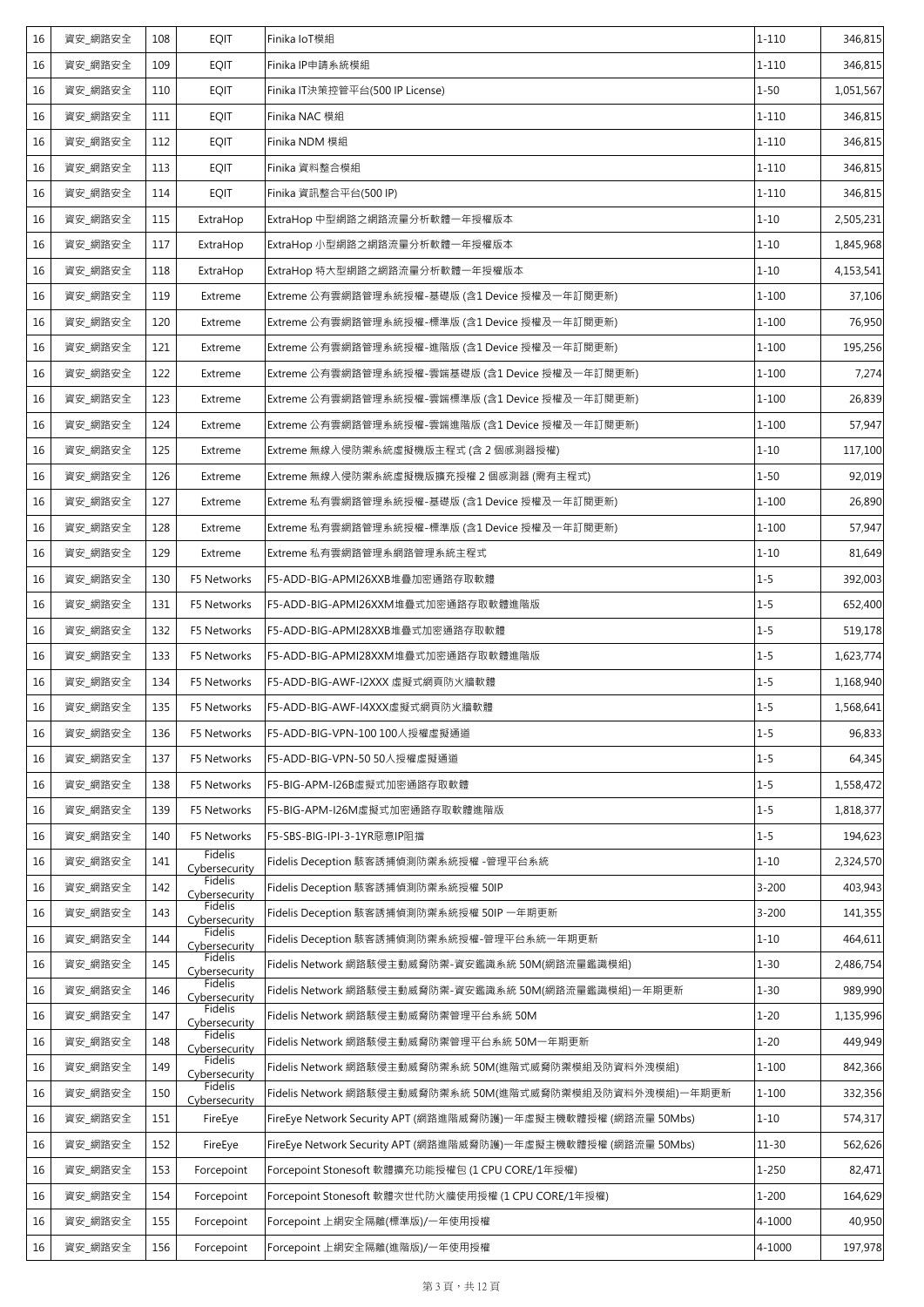| 16 | 資安_網路安全 | 157 | Forcepoint        | Forcepoint 資訊安全防護授權 (上網安全防護、電子郵件安全防護過濾、閘道資料外洩保護、端點資料外<br>洩保護,模組四選一) (25人/1年授權)        | $1 - 600$ | 81,952    |
|----|---------|-----|-------------------|---------------------------------------------------------------------------------------|-----------|-----------|
| 16 | 資安_網路安全 | 158 | Forcepoint        | Forcepoint 資訊安全防護系統擴充模組 (WEB資料外洩防護/電子郵件資料外洩防護/WEB雲端沙箱/Email<br>雲端沙箱,功能四選一) (25人/1年授權) | 1-1200    | 36,426    |
| 16 | 資安_網路安全 | 159 | Forcepoint        | Forcepoint 雲端應用安全暨行為感知存取控管系統/一年使用授權                                                   | 20-1000   | 139,939   |
| 16 | 資安 網路安全 | 160 | ForeScout         | ForeScout IoT 可視性平台 (100 IP授權)                                                        | $1 - 100$ | 222,194   |
| 16 | 資安_網路安全 | 161 | ForeScout         | ForeScout IoT 可視性平台 (100 IP授權)- 1年版本更新維護授權                                            | $1 - 100$ | 47,408    |
| 16 | 資安_網路安全 | 162 | ForeScout         | ForeScout IoT及網路行為控制可視性平台 (100 IP授權)                                                  | $1 - 100$ | 725,733   |
| 16 | 資安_網路安全 | 164 | ForeScout         | ForeScout 可視性平台開放整合功能模組-選其一功能(100 IP授權)                                               | $1 - 100$ | 28,515    |
| 16 | 資安_網路安全 | 165 | ForeScout         | ForeScout 可視性平台開放整合功能模組-選其一功能(100 IP授權) - 1年版本更新維護授權                                  | $1 - 100$ | 5,751     |
| 16 | 資安_網路安全 | 166 | Fortinet          | Fortinet 標準版資安防護系統 一年授權                                                               | $1 - 100$ | 289,102   |
| 16 | 資安_網路安全 | 168 | Fortinet          | Fortinet 高階版資安防護系統 一年授權                                                               | $1 - 100$ | 496,046   |
| 16 | 資安_網路安全 | 173 | Gemini Data, Inc. | Gemini Enterprise - Professional (Investigate)(1平台/1年授權)                              | $3 - 200$ | 1,294,085 |
| 16 | 資安 網路安全 | 174 | Gemini Data, Inc. | Gemini Enterprise - Standard (Manage) (1平台/1年授權)                                      | $3 - 500$ | 970,526   |
| 16 | 資安_網路安全 | 175 | Gigamon           | Gigamon Adaptive Packet Filtering                                                     | $1 - 10$  | 345,692   |
| 16 | 資安_網路安全 | 176 | Gigamon           | Gigamon Application Session Filtering feature                                         | $1 - 10$  | 216,353   |
| 16 | 資安_網路安全 | 177 | Gigamon           | Gigamon De-Duplication                                                                | $1 - 10$  | 345,692   |
| 16 | 資安 網路安全 | 178 | Gigamon           | Gigamon Header Stripping                                                              | $1 - 10$  | 206,034   |
| 16 | 資安_網路安全 | 179 | Gigamon           | Gigamon license combo, includes Slicing, Masking, Source Port features                | $1 - 10$  | 288,787   |
| 16 | 資安_網路安全 | 180 | Gigamon           | <b>Gigamon NetFlow Generation</b>                                                     | $1 - 10$  | 345,692   |
| 16 | 資安_網路安全 | 184 | Gigamon           | Gigamon SSL Decryption                                                                | $1 - 10$  | 416,083   |
| 16 | 資安_網路安全 | 185 | Gigamon           | Gigamon SSL Decryption 進階版                                                            | $1 - 10$  | 909,207   |
| 16 | 資安_網路安全 | 186 | Gigamon           | Gigamon Tunneling feature (includes ERSPAN De-Encapsulation)                          | $1 - 10$  | 178,144   |
| 16 | 資安_網路安全 | 187 | Gigamon           | Gigamon 中央控管流量管理軟體                                                                    | $1 - 10$  | 930,886   |
| 16 | 資安_網路安全 | 188 | Gigamon           | Gigamon 加密流量透視軟體                                                                      | $1 - 10$  | 2,275,975 |
| 16 | 資安_網路安全 | 189 | Gigamon           | Gigamon 加密流量透視軟體進階版                                                                   | $1 - 8$   | 4,597,239 |
| 16 | 資安 網路安全 | 190 | Gigamon           | Gigamon 基礎版 一年續約授權                                                                    | $1 - 10$  | 122,464   |
| 16 | 資安_網路安全 | 191 | Gigamon           | Gigamon 專業版 一年續約授權                                                                    | $1 - 10$  | 677,418   |
| 16 | 資安 網路安全 | 192 | Gigamon           | Gigamon 應用程式之網路流量封包切割(Application Flow Slicing)一年期訂閱式-中流量版                            | $1 - 10$  | 413,120   |
| 16 | 資安_網路安全 | 193 | Gigamon           | Gigamon 應用程式之網路流量封包切割(Application Flow Slicing)一年期訂閱式-低流量版                            | $1 - 10$  | 220,950   |
| 16 | 資安_網路安全 | 194 | Gigamon           | Gigamon 應用程式之網路流量封包切割(Application Flow Slicing)一年期訂閱式-特高流量版                           | $1 - 10$  | 797,664   |
| 16 | 資安_網路安全 | 195 | Gigamon           | Gigamon 應用程式之網路流量封包切割(Application Flow Slicing)一年期訂閱式-高流量版                            | $1 - 10$  | 496,485   |
| 16 | 資安_網路安全 | 196 | Gigamon           | Gigamon 智慧型元數據處理功能(Application Metadata Intelligence)一年期訂閱式-中流量版                      | $1 - 10$  | 829,642   |
| 16 | 資安_網路安全 | 197 | Gigamon           | Gigamon 智慧型元數據處理功能(Application Metadata Intelligence)一年期訂閱式-低流量版                      | $1 - 10$  | 413,120   |
| 16 | 資安_網路安全 | 198 | Gigamon           | Gigamon 智慧型元數據處理功能(Application Metadata Intelligence)一年期訂閱式-特高流量版                     | $1 - 10$  | 1,919,014 |
| 16 | 資安_網路安全 | 199 | Gigamon           | Gigamon 智慧型元數據處理功能(Application Metadata Intelligence)一年期訂閱式-高流量版                      | $1 - 10$  | 957,857   |
| 16 | 資安_網路安全 | 200 | Gigamon           | Gigamon 智慧型應用程式過濾功能(Application Filtering Intelligence)一年期訂閱式-中流量版                    | $1 - 10$  | 829,642   |
| 16 | 資安_網路安全 | 201 | Gigamon           | Gigamon 智慧型應用程式過濾功能(Application Filtering Intelligence)一年期訂閱式-低流量版                    | $1 - 10$  | 413,120   |
| 16 | 資安_網路安全 | 202 | Gigamon           | Gigamon 智慧型應用程式過濾功能(Application Filtering Intelligence)一年期訂閱式-特高流量版                   | $1 - 10$  | 1,919,014 |
| 16 | 資安_網路安全 | 203 | Gigamon           | Gigamon 智慧型應用程式過濾功能(Application Filtering Intelligence)一年期訂閱式-高流量版                    | $1 - 10$  | 957,857   |
| 16 | 資安_網路安全 | 204 | Gigamon           | Gigamon 標準版 一年續約授權                                                                    | $1 - 10$  | 361,732   |
| 16 | 資安_網路安全 | 210 | Infoblox          | DNS及DHCP自動化管理系統 - 白金永久版 (續約一年).                                                       | $1 - 30$  | 338,374   |
| 16 | 資安_網路安全 | 211 | Infoblox          | DNS及DHCP自動化管理系統 - 白金進階永久版 (續約一年)                                                      | $1 - 5$   | 512,070   |
| 16 | 資安_網路安全 | 212 | Infoblox          | DNS及DHCP自動化管理系統 - 銀級永久版 (續約一年)                                                        | $1 - 30$  | 50,893    |
| 16 | 資安_網路安全 | 213 | Infoblox          | DNS及DHCP自動化管理系統 - 銀級進階永久版報表模組 (續約一年)                                                  | $1 - 5$   | 165,228   |
| 16 | 資安_網路安全 | 214 | Infoblox          | DNS及DHCP自動化管理系統 - 黃金永久版 (續約一年)                                                        | $1 - 30$  | 177,871   |
| 16 | 資安_網路安全 | 215 | Infoblox          | DNS及DHCP自動化管理系統 - 黃金進階永久版. (續約一年)                                                     | $1 - 30$  | 255,373   |
| 16 | 資安_網路安全 | 219 | Infoblox          | 網域名稱系統 - 標準版報表模組一年授權                                                                  | $1 - 5$   | 1,046,142 |
| 16 | 資安_網路安全 | 221 | Infoblox          | 網域名稱系統入門版一年授權                                                                         | $1 - 30$  | 160,109   |
| 16 | 資安_網路安全 | 223 | Infoblox          | 網域名稱系統回應政策區域暨防火牆模組一年授權 - 網域名稱系統標準/標準強化版適用                                             | $1 - 30$  | 125,941   |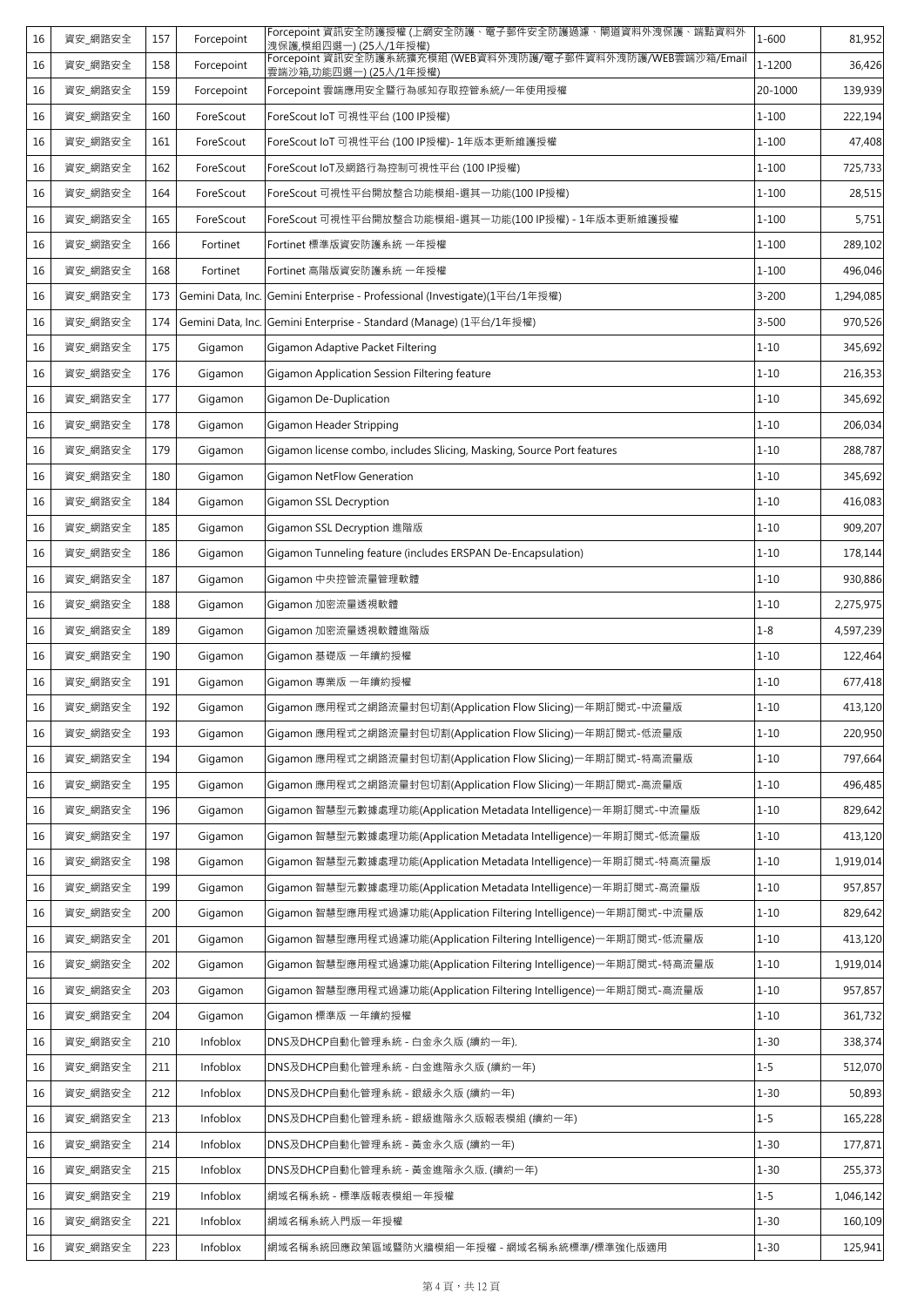| 16 | 資安_網路安全 | 224 | Infoblox     | 網域名稱系統回應政策區域暨防火牆模組一年授權 - 網域名稱系統進階/進階強化版適用              | $1 - 30$  | 244,307    |
|----|---------|-----|--------------|--------------------------------------------------------|-----------|------------|
| 16 | 資安_網路安全 | 225 | Infoblox     | 網域名稱系統威脅情資基本版一年更新 - 網域名稱系統入門強化版一年授權適用                  | $1 - 30$  | 308,832    |
| 16 | 資安_網路安全 | 226 | Infoblox     | 網域名稱系統威脅情資基本版一年更新 - 網域名稱系統入門版一年授權適用                    | $1 - 30$  | 203,440    |
| 16 | 資安_網路安全 | 227 | Infoblox     | 網域名稱系統威脅情資基本版一年更新 - 網域名稱系統標準強化版一年授權適用                  | $1 - 30$  | 808,450    |
| 16 | 資安_網路安全 | 228 | Infoblox     | 網域名稱系統威脅情資基本版一年更新 - 網域名稱系統標準版一年授權適用                    | $1 - 30$  | 613,462    |
| 16 | 資安_網路安全 | 229 | Infoblox     | 網域名稱系統威脅情資基本版一年更新 - 網域名稱系統進階強化版一年授權適用                  | $1 - 5$   | 1,694,018  |
| 16 | 資安_網路安全 | 230 | Infoblox     | 網域名稱系統威脅情資基本版一年更新 - 網域名稱系統進階版一年授權適用                    | $1 - 5$   | 1,250,924  |
| 16 | 資安_網路安全 | 231 | Infoblox     | 網域名稱系統威脅情資進階版一年更新單人授權 - 中型客戶適用                         | 1251-2500 | 1,248      |
| 16 | 資安_網路安全 | 232 | Infoblox     | 網域名稱系統威脅情資進階版一年更新單人授權 - 小型客戶適用                         | 500-1249  | 1,380      |
| 16 | 資安_網路安全 | 233 | Infoblox     | 網域名稱系統標準強化版一年授權                                        | $1 - 30$  | 809,288    |
| 16 | 資安_網路安全 | 236 | Infoblox     | 網域名稱系統負載平衡一年授權 - 網域名稱系統入門版一年授權適用                       | $1 - 30$  | 73,472     |
| 16 | 資安_網路安全 | 237 | Infoblox     | 網域名稱系統負載平衡一年授權 - 網域名稱系統標準版一年授權適用                       | $1 - 30$  | 251,628    |
| 16 | 資安_網路安全 | 238 | Infoblox     | 網域名稱系統進階強化版一年授權                                        | $1 - 10$  | 1,623,201  |
| 16 | 資安_網路安全 | 240 | Infoblox     | 進階網域名稱系統保護一年授權 - 網域名稱系統入門強化版適用                         | $1 - 30$  | 171,092    |
| 16 | 資安_網路安全 | 241 | Infoblox     | 進階網域名稱系統保護一年授權 - 網域名稱系統入門版適用                           | $1 - 30$  | 112,520    |
| 16 | 資安_網路安全 | 243 | Infoblox     | 進階網域名稱系統保護一年授權 - 網域名稱系統標準版適用                           | $1 - 30$  | 355,961    |
| 16 | 資安_網路安全 | 244 | Infoblox     | 進階網域名稱系統保護一年授權 - 網域名稱系統進階強化版適用                         | $1 - 5$   | 1,557,426  |
| 16 | 資安_網路安全 | 245 | Infoblox     | 進階網域名稱系統保護一年授權 - 網域名稱系統進階版適用                           | $1 - 5$   | 861,270    |
| 16 | 資安_網路安全 | 246 | Kemp Flowmon | Flowmon ADS網路行為分析擴充模組(100fps)                          | $1 - 10$  | 837,108    |
| 16 | 資安_網路安全 | 247 | Kemp Flowmon | Flowmon ADS網路行為分析擴充模組(100fps)(每年訂閱)                    | $1 - 30$  | 363,903    |
| 16 | 資安_網路安全 | 248 | Kemp Flowmon | Flowmon ADS網路行為分析擴充模組(100fps/一年Support授權)次年軟體更新        | $1 - 100$ | 109,201    |
| 16 | 資安_網路安全 | 249 | Kemp Flowmon | Flowmon APM應用服務效能管理擴充模組(1500tpm)                       | $1 - 30$  | 697,573    |
| 16 | 資安_網路安全 | 250 | Kemp Flowmon | Flowmon APM應用服務效能管理擴充模組(1500tpm)(每年訂閱)                 | $1 - 30$  | 303,236    |
| 16 | 資安_網路安全 | 251 | Kemp Flowmon | Flowmon APM應用服務效能管理擴充模組(1500tpm/一年Support授權)次年軟體更新     | $1 - 100$ | 91,001     |
| 16 | 資安_網路安全 | 252 | Kemp Flowmon | Flowmon Collector網路效能指標收集器(500G儲存容量)                   | $1 - 30$  | 383,620    |
| 16 | 資安 網路安全 | 253 | Kemp Flowmon | Flowmon Collector網路效能指標收集器(500G儲存容量)(每年訂閱)             | $1 - 30$  | 166,734    |
| 16 | 資安_網路安全 | 254 | Kemp Flowmon | Flowmon Collector網路效能指標收集器(500G儲存容量/一年Support授權)次年軟體更新 | $1 - 100$ | 50,051     |
| 16 | 資安_網路安全 | 256 | Kemp Flowmon | Flowmon Probe網路效能指標收集器探針(1G流量)                         | $1 - 100$ | 104,550    |
| 16 | 資安_網路安全 | 257 | Kemp Flowmon | Flowmon Probe網路效能指標收集器探針(1G流量)(每年訂閱)                   | $1 - 100$ | 45,399     |
| 16 | 資安_網路安全 | 258 | Kemp Flowmon | Flowmon Probe網路效能指標收集器探針(1G流量/一年Support授權)次年軟體更新       | $1 - 100$ | 13,650     |
| 16 | 資安_網路安全 | 270 | NetScout     | Netscout 10個測試節點,一年軟體授權                                | $1 - 150$ | 643,499    |
| 16 | 資安_網路安全 | 271 | NetScout     | Netscout AED分散式阻斷服務攻擊防護系統暨情資分享攔截100Mbps版一年維護包          | $1 - 10$  | 253,761    |
| 16 | 資安_網路安全 | 272 | NetScout     | Netscout AED分散式阻斷服務攻擊防護系統暨情資分享攔截100Mbps版一年軟體授權         | $1 - 10$  | 1,568,220  |
| 16 | 資安_網路安全 | 273 | NetScout     | Netscout AED分散式阻斷服務攻擊防護系統暨情資分享攔截1Gbps版一年維護包            | $1 - 10$  | 506,542    |
| 16 | 資安_網路安全 | 274 | NetScout     | Netscout AED分散式阻斷服務攻擊防護系統暨情資分享攔截1Gbps版一年軟體授權           | $1 - 10$  | 2,731,011  |
| 16 | 資安_網路安全 | 275 | NetScout     | Netscout AED分散式阻斷服務攻擊防護系統暨情資分享攔截250Mbps版一年維護包          | $1 - 10$  | 304,317    |
| 16 | 資安_網路安全 | 276 | NetScout     | Netscout AED分散式阻斷服務攻擊防護系統暨情資分享攔截250Mbps版一年軟體授權         | $1 - 10$  | 1,770,445  |
| 16 | 資安_網路安全 | 277 | NetScout     | Netscout AED分散式阻斷服務攻擊防護系統暨情資分享攔截500Mbps版一年維護包          | $1 - 10$  | 395,319    |
| 16 | 資安 網路安全 | 278 | NetScout     | Netscout AED分散式阻斷服務攻擊防護系統暨情資分享攔截500Mbps版一年軟體授權         | $1 - 10$  | 2,225,450  |
| 16 | 資安 網路安全 | 279 | NetScout     | Netscout Arbor分散式阻斷服務攻擊防護系統-維護包(一年期)100Mbps版           | $1 - 10$  | 204,964    |
| 16 | 資安_網路安全 | 280 | NetScout     | Netscout Arbor分散式阻斷服務攻擊防護系統-維護包(一年期)1Gbps版             | $1 - 10$  | 462,417    |
| 16 | 資安 網路安全 | 281 | NetScout     | Netscout Arbor分散式阻斷服務攻擊防護系統-維護包(一年期)500Mbps版           | $1 - 10$  | 255,596    |
| 16 | 資安_網路安全 | 282 | NetScout     | Netscout 主動式網路效能管理系統,一年維護包                             | $1 - 6$   | 1,041,938  |
| 16 | 資安 網路安全 | 283 | NetScout     | Netscout 主動式網路效能管理系統,一年軟體授權                            | $1 - 6$   | 5,189,789  |
| 16 | 資安_網路安全 | 284 | NetScout     | Netscout 加解密軟體平台專業版,一年維護包                              | $1 - 5$   | 1,012,103  |
| 16 | 資安_網路安全 | 285 | NetScout     | Netscout 加解密軟體平台專業版,一年軟體授權                             | $1 - 3$   | 10,011,092 |
| 16 | 資安_網路安全 | 286 | NetScout     | Netscout 加解密軟體平台標準版,一年維護包                              | $1 - 5$   | 725,231    |
| 16 | 資安_網路安全 | 287 | NetScout     | Netscout 加解密軟體平台標準版,一年軟體授權                             | $1 - 5$   | 7,662,153  |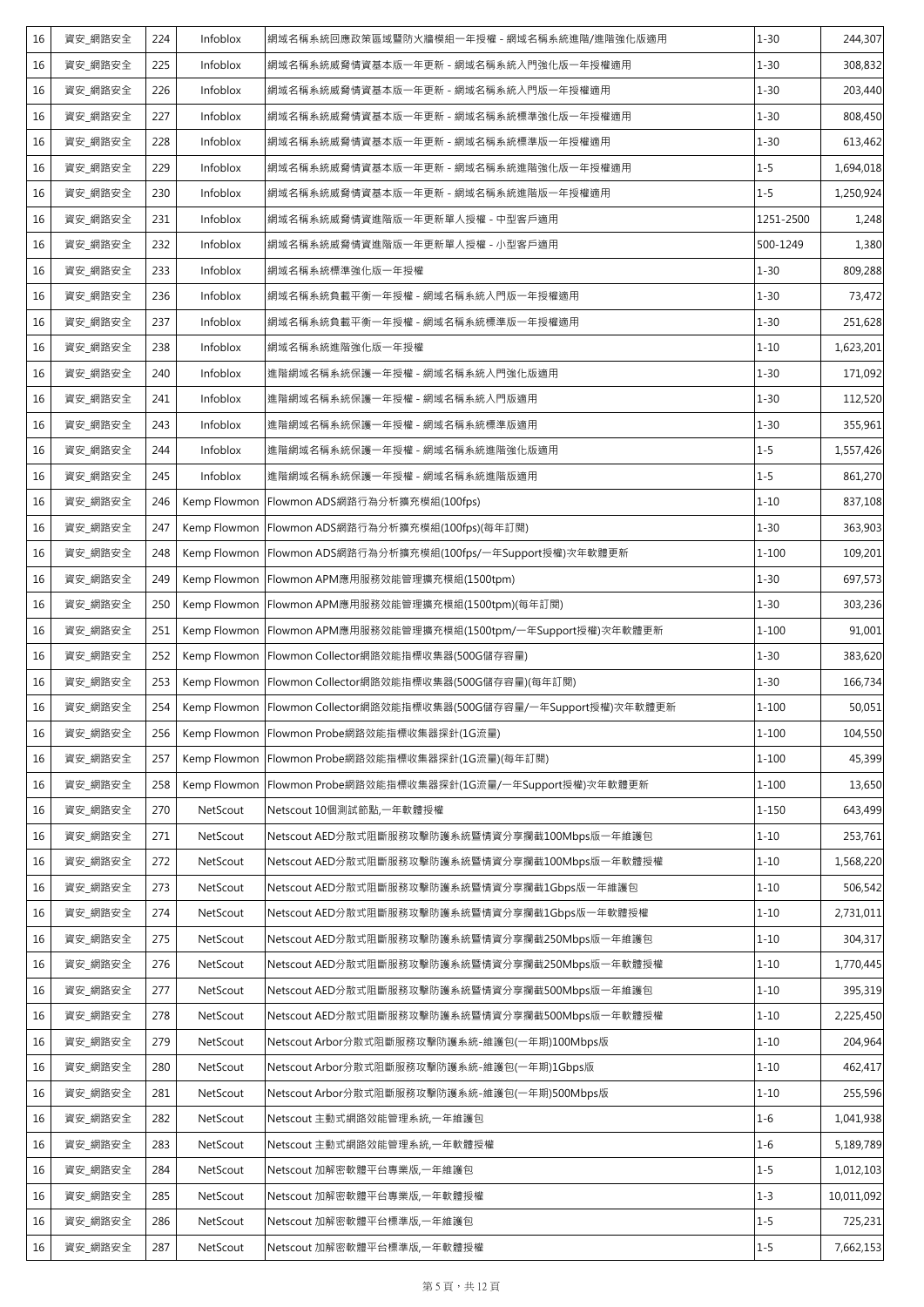| 16 | 資安_網路安全 | 288 | NetScout              | Netscout 智慧深度封包擷取與分析雲端版,一年維護包                                                                      | $1 - 4$   | 142,897   |
|----|---------|-----|-----------------------|----------------------------------------------------------------------------------------------------|-----------|-----------|
| 16 | 資安 網路安全 | 289 | NetScout              | Netscout 智慧深度封包擷取與分析雲端版,一年軟體授權                                                                     | $1 - 4$   | 694,581   |
| 16 | 資安_網路安全 | 290 | NetScout              | Netscout 網路流量收集過濾平台標準版,一年維護包                                                                       | $1 - 5$   | 102,031   |
| 16 | 資安 網路安全 | 291 | NetScout              | Netscout 網路流量收集過濾平台標準版,一年軟體授權                                                                      | $1 - 5$   | 1,583,406 |
| 16 | 資安_網路安全 | 292 | NetScout              | Netscout 網路流量收集過濾平台進階版,一年維護包                                                                       | $1 - 5$   | 214,412   |
| 16 | 資安_網路安全 | 293 | NetScout              | Netscout 網路流量收集過濾平台進階版,一年軟體授權                                                                      | $1 - 5$   | 2,298,553 |
| 16 | 資安_網路安全 | 294 | NetScout              | Netscout 網路與應用程式統一效能管理暨智慧深度封包擷取與分析平台 (4 Links,10Gbps) 一年維護包                                        | $1 - 3$   | 1,808,167 |
| 16 | 資安_網路安全 | 295 | NetScout              | Netscout 網路與應用程式統一效能管理暨智慧深度封包擷取與分析平台 (4 Links,10Gbps) 一年軟體授權                                       | $1 - 3$   | 8,837,036 |
| 16 | 資安_網路安全 | 296 | NetScout              | Netscout 網路與應用程式統一效能管理暨智慧深度封包擷取與分析平台(4 Links,1Gbps) 一年維護包                                          | $1 - 3$   | 694,581   |
| 16 | 資安_網路安全 | 297 | NetScout              | Netscout 網路與應用程式統一效能管理暨智慧深度封包擷取與分析平台 (4 Links,1Gbps) 一年軟體授權                                        | $1 - 3$   | 4,290,747 |
| 16 | 資安_網路安全 | 298 | NetScout              | Netscout 網路與應用程式統一效能管理暨智慧深度封包擷取與分析雲端版,一年維護包                                                        | $1 - 5$   | 561,768   |
| 16 | 資安_網路安全 | 299 | NetScout              | Netscout 網路與應用程式統一效能管理暨智慧深度封包擷取與分析雲端版,一年軟體授權                                                       | $1 - 5$   | 2,768,507 |
| 16 | 資安_網路安全 | 300 | Netskope              | Netskope 次世代網路安全閘道 NGSWG 雲端防護系統 (一年授權100人專業版)                                                      | $1 - 50$  | 603,629   |
| 16 | 資安_網路安全 | 301 | Netskope              | Netskope 私人訪問系統 NPA 零信任存取管道 (一年授權100人專業版)                                                          | $1 - 50$  | 240,636   |
| 16 | 資安_網路安全 | 302 | Netskope              | Netskope 網路安全閘道 SWG 雲端防護系統 (一年授權100人標準版)                                                           | $1 - 50$  | 335,681   |
| 16 | 資安 網路安全 | 303 | Netskope              | Netskope 雲端 Inline 防護 (一年授權100人專業版)                                                                | $1 - 50$  | 397,360   |
| 16 | 資安_網路安全 | 304 | NS-Guard              | 網路威脅誘捕與偵測防禦 EdgeGuard                                                                              | $1 - 100$ | 264,919   |
| 16 | 資安_網路安全 | 305 | Palo Alto<br>Networks | Palo Alto Networks Panorama 管理平台 25 Devices                                                        | $1 - 30$  | 448,896   |
| 16 | 資安_網路安全 | 306 | Palo Alto<br>Networks | Palo Alto Networks Panorama 管理平台 25 Devices一年維護更新模組                                                | $1 - 30$  | 71,018    |
| 16 | 資安 網路安全 | 307 | Palo Alto<br>Networks | Palo Alto Networks Virtual NGFW 5 Cerdit軟體擴充                                                       | $1 - 90$  | 529,828   |
| 16 | 資安_網路安全 | 308 | Palo Alto<br>Networks | Palo Alto Networks Virtual NGFW Supported 2 vCPUs全模組版資安防護平台(15 Credit to deploy)                   | $1 - 30$  | 1,575,865 |
| 16 | 資安_網路安全 | 309 | Palo Alto<br>Networks | Palo Alto Networks Virtual NGFW Supported 2 vCPUs資安防護平台(10 Credit to deploy)                       | $1 - 50$  | 942,872   |
| 16 | 資安_網路安全 | 310 | Palo Alto<br>Networks | Palo Alto Networks Virtual NGFW Supported 4 vCPUs全模組版資安防護平台(30 Credit to deploy)                   | $1 - 15$  | 2,854,196 |
| 16 | 資安_網路安全 | 311 | Palo Alto<br>Networks | Palo Alto Networks Virtual NGFW Supported 4 vCPUs資安防護平台(20 Credit to deploy)                       | $1 - 20$  | 1,905,157 |
| 16 | 資安 網路安全 | 312 |                       | Pulse Secure, LLC Pulse Secure Virtual Traffic Manager Advanced edition with 1Gb of throughput     | $1 - 5$   | 1,427,594 |
| 16 | 資安_網路安全 |     |                       | 313 Pulse Secure, LLC Pulse Secure Virtual Traffic Manager Advanced edition with 5Gb of throughput | $1 - 5$   | 2,326,633 |
| 16 | 資安_網路安全 | 314 | Radware               | Radware SSL Inspection 軟體模組                                                                        | $1 - 99$  | 791,204   |
| 16 | 資安_網路安全 | 315 | Radware               | Radware SSL Inspection 軟體模組(含類別資料庫)                                                                | $1 - 35$  | 1,127,833 |
| 16 | 資安_網路安全 | 316 | Radware               | Radware 防阻斷攻擊報表軟體授權 (1Gbps)                                                                        | $1 - 99$  | 214,524   |
| 16 | 資安_網路安全 | 317 | Radware               | Radware 防阻斷攻擊軟體模組(1 Gbps)                                                                          | $1 - 99$  | 1,295,330 |
| 16 | 資安_網路安全 | 318 | Radware               | Radware 防阻斷攻擊軟體模組(2 Gbps)                                                                          | $1 - 99$  | 2,537,907 |
| 16 | 資安 網路安全 | 320 | Radware               | Radware 防阻斷攻擊軟體模組(200Mbps) 一年維護                                                                    | $1 - 99$  | 92,850    |
| 16 | 資安_網路安全 | 321 | Radware               | Radware 防阻斷攻擊軟體模組(5 Gbps)                                                                          | $1 - 99$  | 3,238,357 |
| 16 | 資安 網路安全 | 322 | Radware               | Radware 防阻斷攻擊軟體模組(500Mbps)                                                                         | $1 - 37$  | 1,072,700 |
| 16 | 資安_網路安全 | 323 | Radware               | Radware 防阻斷攻擊軟體模組(500Mbps) 一年維護                                                                    | $1 - 99$  | 134,082   |
| 16 | 資安_網路安全 | 324 | Radware               | Radware 防阻斷攻擊軟體特徵碼更新訂閱一年 (200Mbps)                                                                 | $1 - 99$  | 49,731    |
| 16 | 資安 網路安全 | 325 | Radware               | Radware 防阻斷攻擊軟體特徵碼更新訂閱一年 (500Mbps)                                                                 | $1 - 99$  | 71,822    |
| 16 | 資安_網路安全 | 326 | RDSecurer             | TDC 流量定義控制系統-DB DNS流量定向管理模組                                                                        | $1 - 200$ | 180,007   |
| 16 | 資安 網路安全 | 327 | RDSecurer             | TDC 流量定義控制系統-DP 裝置定位系統                                                                             | $1 - 100$ | 9,340     |
| 16 | 資安_網路安全 | 328 | RDSecurer             | TDC 流量定義控制系統-DP 裝置定位系統-2,000筆IP地址管理授權                                                              | $1 - 20$  | 840,598   |
| 16 | 資安_網路安全 | 330 | RDSecurer             | TDC 流量定義控制系統-FG 流量管制模組                                                                             | $1 - 100$ | 279,775   |
| 16 | 資安_網路安全 | 331 | RDSecurer             | TDC 流量定義控制系統-FT 流量複製模組                                                                             | $1 - 200$ | 151,138   |
| 16 | 資安_網路安全 | 332 | RDSecurer             | TDC 流量定義控制系統-N/P 拒絕/信任名單管理模組                                                                       | $1 - 200$ | 140,099   |
| 16 | 資安_網路安全 | 333 | RDSecurer             | TDC 流量定義控制系統-RL 頻寬限制模組                                                                             | $1 - 100$ | 180,007   |
| 16 | 資安_網路安全 | 334 | RDSecurer             | TDC 流量定義控制系統-SN 流量指向模組                                                                             | $1 - 200$ | 180,007   |
| 16 | 資安_網路安全 | 335 | RDSecurer             | TDC 流量定義控制系統-VC VLAN編輯加購模組-5筆 VLAN ID 控制管理授權 須搭配FC流量導流模組或FG<br>流量管制模組擇一搭配共同使用。                     | $1 - 200$ | 180,007   |
| 16 | 資安_網路安全 | 336 | RDSecurer             | TDC 流量定義控制系統-管理平台企業版                                                                               | $1 - 20$  | 999,376   |
| 16 | 資安_網路安全 | 337 | RDSecurer             | TDC 流量定義控制系統-管理平台升級授權                                                                              | $1 - 10$  | 598,607   |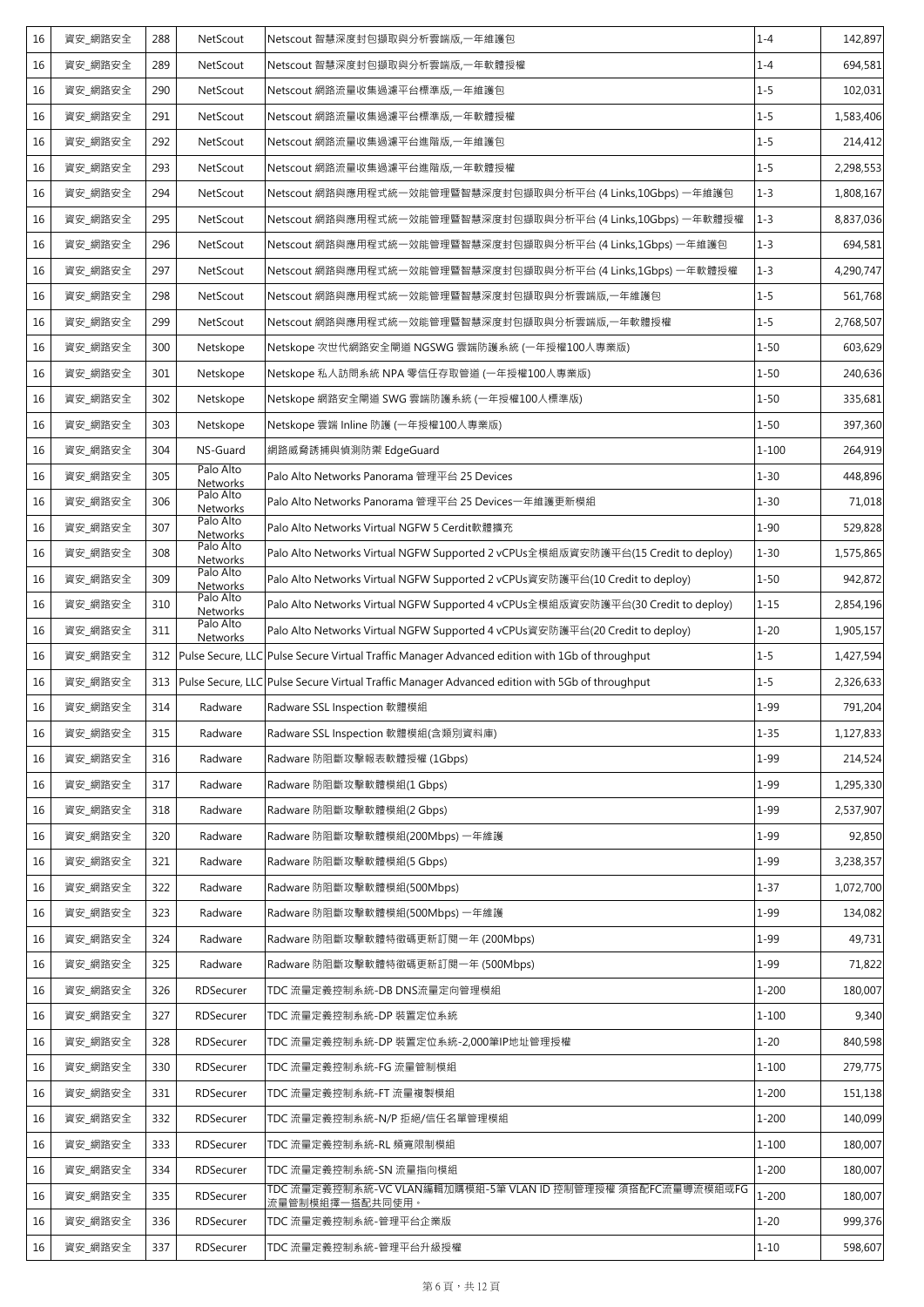| 16 | 資安_網路安全 | 338 | RDSecurer     | TDC 流量定義控制系統-管理平台標準版                                                                                      | $1 - 20$   | 479,735   |
|----|---------|-----|---------------|-----------------------------------------------------------------------------------------------------------|------------|-----------|
| 16 | 資安 網路安全 | 339 | Sasa Software | Sasa GateScanner 勒索病毒防治救星!Injector for Files 1GB流量管理,單向網路控管系統(含永久授權及一<br>年軟體維護服務).最低採購數量:1                | $1 - 5$    | 2,102,113 |
| 16 | 資安_網路安全 | 340 | Sasa Software | Sasa GateScanner 勒索病毒防治救星!獨家防毒防駭檔案拆解技術!Injector for Files 100MB流量管理,單向<br>網路控管系統(含永久授權及一年軟體維護服務),最低採購數量:1 | $1 - 5$    | 1,528,807 |
| 16 | 資安_網路安全 | 341 | SonicWall     | SonicWall SSL VPN 安全存取系統 25人版一年授權                                                                         | $1 - 200$  | 196,158   |
| 16 | 資安_網路安全 | 342 | SonicWall     | SonicWall 中控管理系統 (5 Nodes) 一年續約授權                                                                         | $1 - 100$  | 89,990    |
| 16 | 資安_網路安全 | 343 | SonicWall     | SonicWall 中控管理系統 (5 Nodes) 一年授權                                                                           | $1 - 100$  | 88,979    |
| 16 | 資安 網路安全 | 344 | SonicWall     | SonicWall 事件分析報表系統一年授權                                                                                    | $1 - 100$  | 17,189    |
| 16 | 資安_網路安全 | 346 | SonicWall     | SonicWall 資安防護安全系統一年授權                                                                                    | $1 - 100$  | 397,371   |
| 16 | 資安_網路安全 | 347 | SonicWall     | SonicWall 資安防護安全系統一年續約授權                                                                                  | $1 - 100$  | 176,946   |
| 16 | 資安_網路安全 | 348 | SonicWall     | SonicWall 防火牆防護系統一年授權                                                                                     | $1 - 100$  | 268,959   |
| 16 | 資安_網路安全 | 349 | SonicWall     | SonicWall 防火牆防護系統一年續約授權                                                                                   | $1 - 100$  | 53,589    |
| 16 | 資安_網路安全 | 350 | Sophos        | Sophos Central Device Encryption-年授權或續約授權                                                                 | 1-2500     | 2,878     |
| 16 | 資安_網路安全 | 351 | Sophos        | Sophos Central Email Protection 郵件防護一年授權或續約授權                                                             | $1 - 5$    | 4,154     |
| 16 | 資安_網路安全 | 352 | Sophos        | Sophos Central Firewall Reporting 100GB-年授權或續約授權                                                          | $1 - 100$  | 19,312    |
| 16 | 資安_網路安全 | 353 | Sophos        | Sophos Central Intercept X Advanced Server with XDR and MTR 一年授權或續約授權                                     | 1-1000     | 22,831    |
| 16 | 資安 網路安全 | 354 | Sophos        | Sophos Central Intercept X Advanced Server with XDR伺服器進階威脅偵測與防禦系統 一年授權或續約<br>授權                           | 1-1000     | 10,576    |
| 16 | 資安_網路安全 | 355 | Sophos        | Sophos Central Intercept X Advanced Server 伺服器進階防護軟體(1000人(含)以下版) 一年授權或續約<br>授權                           | 1-1000     | 7,482     |
| 16 | 資安_網路安全 | 356 | Sophos        | Sophos Central Intercept X Advanced with XDR and MTR-年授權或續約授權                                             | $1 - 2000$ | 14,641    |
| 16 | 資安_網路安全 | 357 | Sophos        | Sophos Central Intercept X Advanced with XDR 端點進階威脅偵測與防禦系統(1000人(含)以下版)一年<br>授權或續約授權                      | $1 - 1000$ | 4,477     |
| 16 | 資安_網路安全 | 358 | Sophos        | Sophos Central Intercept X Advanced with XDR 端點進階威脅偵測與防禦系統(1001人(含)以上版) 一年<br>授權或續約授權                     | 1001-2500  | 3,190     |
| 16 | 資安_網路安全 | 359 | Sophos        | Sophos Central Intercept X Advanced 端點進階防護軟體(1000人(含)以下版)一年授權或續約授權                                        | 1-1000     | 3,782     |
| 16 | 資安_網路安全 | 360 | Sophos        | Sophos Central Intercept X Advanced 端點進階防護軟體(1001人(含)以上版) 一年授權或續約授權                                       | 1001-2500  | 2,593     |
| 16 | 資安_網路安全 | 361 | Sophos        | Sophos Central Intercept X Essentials Server 伺服器防護軟體(1000人(含)以下版) 一年授權或續約                                 | 1-1000     | 5,956     |
| 16 | 資安_網路安全 | 362 | Sophos        | Sophos Central Intercept X Essentials 端點防護軟體(1000人(含)以下版) 一年授權或續約授權                                       | 1-1000     | 2,983     |
| 16 | 資安_網路安全 | 363 | Sophos        | Sophos Central Intercept X Essentials 端點防護軟體(1001人(含)以上版) 一年授權或續約授權                                       | 1001-2500  | 2,071     |
| 16 | 資安_網路安全 | 364 | Sophos        | Sophos Central Intercept X for Mobile行動裝置防護軟體(1000人(含)以下版)一年授權或續約授權                                       | 1-1000     | 2,619     |
| 16 | 資安 網路安全 | 365 | Sophos        | Sophos Central Intercept X for Mobile行動裝置防護軟體(1001人(含)以上版)一年授權或續約授權                                       | 1001-2500  | 1,769     |
| 16 | 資安_網路安全 | 366 | Sophos        | Sophos Central Phish Threat 網路社交工程與教育訓練一年授權或續約授權                                                          | $1 - 1000$ | 1,769     |
| 16 | 資安_網路安全 | 367 | Sophos        | Sophos Email Protection 郵件防護 一年續約授權                                                                       | 1-2500     | 3,504     |
| 16 | 資安 網路安全 | 368 | Sophos        | Sophos Endpoint Exploit Prevention 漏洞利用防護軟體(1000人(含)以下版) 一年續約授權                                           | 1-1000     | 2,178     |
| 16 | 資安_網路安全 | 369 | Sophos        | Sophos Endpoint Exploit Prevention 漏洞利用防護軟體(1001人(含)以上版) 一年續約授權                                           | 1001-2500  | 1,021     |
| 16 | 資安_網路安全 | 370 | Sophos        | Sophos Endpoint Protection 端點防護軟體(1000人(含)以下版) 一年續約授權                                                     | 1-1000     | 2,237     |
| 16 | 資安_網路安全 | 371 | Sophos        | Sophos Endpoint Protection 端點防護軟體(1001人(含)以上版) 一年續約授權                                                     | 1001-2500  | 1,159     |
| 16 | 資安_網路安全 | 372 | Sophos        | Sophos Intercept X 進階端點防護軟體(1000人(含)以下版) 一年續約授權                                                           | 1-1000     | 2,353     |
| 16 | 資安_網路安全 | 373 | Sophos        | Sophos Intercept X 進階端點防護軟體(1001人(含)以上版) 一年續約授權                                                           | 1001-2500  | 1,399     |
| 16 | 資安_網路安全 | 374 | Sophos        | Sophos Safequard 資料加密 一年續約授權                                                                              | 1-2500     | 2,878     |
| 16 | 資安_網路安全 | 375 | Sophos        | Sophos Server Protection 伺服器安全防護軟體 一年續約授權                                                                 | 1-1000     | 2,469     |
| 16 | 資安_網路安全 | 376 | Sophos        | Sophos 標準版同步安全防護防火牆 500Mbps 一年授權                                                                          | $1 - 100$  | 175,159   |
| 16 | 資安_網路安全 | 377 | Sophos        | Sophos 標準版同步安全防護防火牆 500Mbps 一年續約授權                                                                        | $1 - 100$  | 131,331   |
| 16 | 資安_網路安全 | 378 | Sophos        | Sophos 標準版同步安全防護防火牆 頻寬提升授權 1Gbps 一年授權                                                                     | $1 - 100$  | 280,271   |
| 16 | 資安_網路安全 | 379 | Sophos        | Sophos 標準版閘道防護套件授權-Mid size或續約授權                                                                          | $1 - 100$  | 121,183   |
| 16 | 資安_網路安全 | 380 | Sophos        | Sophos 標準版閘道防護套件授權-Small size或續約授權                                                                        | $1 - 100$  | 72,700    |
| 16 | 資安_網路安全 | 381 | Sophos        | Sophos 標準版閘道防護防套件授-High end或續約授權                                                                          | $1 - 100$  | 242,568   |
| 16 | 資安_網路安全 | 382 | Sophos        | Sophos 虛擬網路防火牆                                                                                            | $1 - 100$  | 30,050    |
| 16 | 資安_網路安全 | 383 | Sophos        | Sophos 虛擬網路防火牆 一年續約授權                                                                                     | $1 - 100$  | 19,826    |
| 16 | 資安_網路安全 | 384 | Sophos        | Sophos 虛擬網路防火牆-High end或續約授權                                                                              | $1 - 50$   | 727,935   |
| 16 | 資安_網路安全 | 385 | Sophos        | Sophos 虛擬網路防火牆-Mid size或續約授權                                                                              | $1 - 100$  | 242,568   |
| 16 | 資安_網路安全 | 386 | Sophos        | Sophos 虛擬網路防火牆-Small size或續約授權                                                                            | $1 - 100$  | 109,151   |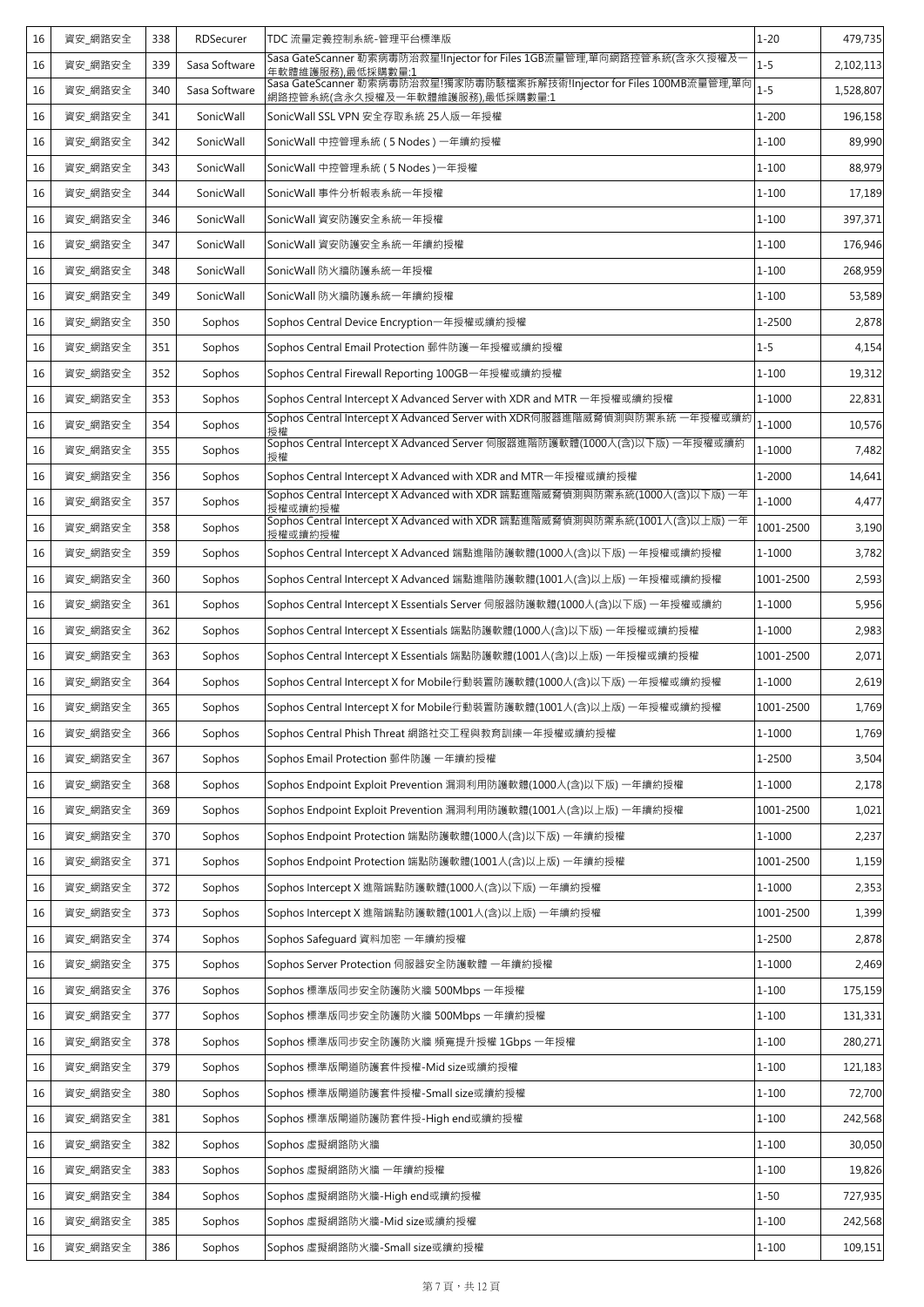| 16 | 資安_網路安全 | 387 | Sophos         | Sophos 資安聯防系統-High end                           | $1 - 50$  | 727,935   |
|----|---------|-----|----------------|--------------------------------------------------|-----------|-----------|
| 16 | 資安_網路安全 | 388 | Sophos         | Sophos 資安聯防系統-Mid size                           | $1 - 100$ | 363,903   |
| 16 | 資安_網路安全 | 389 | Sophos         | Sophos 資安聯防系統-Small size                         | $1 - 100$ | 109,169   |
| 16 | 資安_網路安全 | 390 | Sophos         | Sophos 資安聯防系統續約授權                                | $1 - 100$ | 72,758    |
| 16 | 資安_網路安全 | 391 | Sophos         | Sophos 進階威脅防護防火牆 2Gbps                           | $1 - 15$  | 2,085,124 |
| 16 | 資安 網路安全 | 392 | Sophos         | Sophos 進階威脅防護防火牆 2Gbps 一年續約授權                    | $1 - 20$  | 1,668,352 |
| 16 | 資安 網路安全 | 393 | Sophos         | Sophos 進階威脅防護防火牆 頻寬提升授權 1Gbps                    | $1 - 25$  | 1,244,447 |
| 16 | 資安_網路安全 | 394 | Sophos         | Sophos 進階版同步安全防護防火牆 500Mbps 一年授權                 | $1 - 85$  | 385,429   |
| 16 | 資安_網路安全 | 395 | Sophos         | Sophos 進階版同步安全防護防火牆 500Mbps 一年續約授權               | $1 - 100$ | 289,098   |
| 16 | 資安 網路安全 | 396 | Sophos         | Sophos 進階版同步安全防護防火牆 頻寬提升授權 1Gbps 一年授權            | $1 - 50$  | 616,874   |
| 16 | 資安_網路安全 | 397 | Sophos         | Sophos 進階版閘道防護套件授權-High end或續約授權                 | $1 - 100$ | 363,903   |
| 16 | 資安_網路安全 | 398 | Sophos         | Sophos 進階版閘道防護套件授權-Mid size或續約授權                 | $1 - 100$ | 181,960   |
| 16 | 資安_網路安全 | 399 | Sophos         | Sophos 進階版閘道防護套件授權-Small size或續約授權               | $1 - 100$ | 109,159   |
| 16 | 資安_網路安全 | 400 | Sophos         | Sophos 閘道防護系統(入侵偵測防禦或廣域網路負載平衡)-High end          | $1 - 50$  | 509,504   |
| 16 | 資安_網路安全 | 401 | Sophos         | Sophos 閘道防護系統(入侵偵測防禦或廣域網路負載平衡)-Mid size          | $1 - 100$ | 363,902   |
| 16 | 資安_網路安全 | 402 | Sophos         | Sophos 閘道防護系統(入侵偵測防禦或廣域網路負載平衡)-Small size        | $1 - 100$ | 218,300   |
| 16 | 資安_網路安全 | 403 | Sophos         | Sophos 閘道防護系統(入侵偵測防禦或廣域網路負載平衡)續約授權               | $1 - 100$ | 72,699    |
| 16 | 資安_網路安全 | 404 | Sophos         | Sophos 閘道防護系統(應用程式識別與網頁過濾)-High end              | $1 - 50$  | 594,439   |
| 16 | 資安_網路安全 | 405 | Sophos         | Sophos 閘道防護系統(應用程式識別與網頁過濾)-Mid size              | $1 - 50$  | 424,570   |
| 16 | 資安_網路安全 | 406 | Sophos         | Sophos 閘道防護系統(應用程式識別與網頁過濾)-Small size            | $1 - 100$ | 254,702   |
| 16 | 資安_網路安全 | 407 | Sophos         | Sophos 閘道防護系統(應用程式識別與網頁過濾)續約授權                   | $1 - 100$ | 84,833    |
| 16 | 資安_網路安全 | 408 | Sophos         | Sophos 閘道防護系統(網站應用程式或電子郵件或Zero Day防護)-High end   | $1 - 50$  | 424,570   |
| 16 | 資安_網路安全 | 409 | Sophos         | Sophos 閘道防護系統(網站應用程式或電子郵件或Zero Day防護)-Mid size   | $1 - 100$ | 303,236   |
| 16 | 資安_網路安全 | 410 | Sophos         | Sophos 閘道防護系統(網站應用程式或電子郵件或Zero Day防護)-Small size | $1 - 100$ | 181,901   |
| 16 | 資安_網路安全 | 411 | Sophos         | Sophos 閘道防護系統(網站應用程式或電子郵件或Zero Day防護)續約授權        | $1 - 100$ | 60,566    |
| 16 | 資安_網路安全 | 412 | Spirent        | CyberFlood / DBA 數據洩露評估與資安防禦能力檢測系統               | $1 - 5$   | 1,634,569 |
| 16 | 資安_網路安全 | 413 | Spirent        | CyberFlood / DDoS攻擊檢測包                           | $1 - 5$   | 645,624   |
| 16 | 資安_網路安全 | 414 | Spirent        | CyberFlood 網路效能模擬與資安測試包                          | $1 - 5$   | 694,662   |
| 16 | 資安 網路安全 | 415 | Symantec       | Symantec 安全上網閘道防護系統 ISG-SG整合功能模組(擇一選購)-(軟體版)     | $1 - 45$  | 994,641   |
| 16 | 資安_網路安全 | 416 | Symantec       | Symantec 安全上網閘道防護系統一年授權, 1000人版(軟體版)             | $1 - 10$  | 2,240,344 |
| 16 | 資安_網路安全 | 417 | Symantec       | Symantec 安全上網閘道防護系統一年授權, 100人版(軟體版)              | $1 - 80$  | 582,103   |
| 16 | 資安_網路安全 | 418 | Symantec       | Symantec 安全上網閘道防護系統一年授權, 1500人版(軟體版)             | $1 - 10$  | 3,324,267 |
| 16 | 資安_網路安全 | 419 | Symantec       | Symantec 安全上網閘道防護系統一年授權, 2000人版(軟體版)             | $1 - 10$  | 4,286,855 |
| 16 | 資安_網路安全 | 420 | Symantec       | Symantec 安全上網閘道防護系統一年授權, 500人版(軟體版)              | $1 - 40$  | 1,107,887 |
| 16 | 資安_網路安全 | 421 | <b>Synesis</b> | 1-yr Annual support for Synesis Starter kit      | $1 - 80$  | 468,150   |
| 16 | 資安_網路安全 | 422 | Synesis        | 1-yr Annual support for Synesis Starter kit 10G  | $1 - 49$  | 798,787   |
| 16 | 資安_網路安全 | 423 | Synesis        | Synesis Starter kit 10G                          | $1 - 12$  | 3,063,701 |
| 16 | 資安_網路安全 | 424 | UGuard         | AL-1005V 線路負載均衡器(5G)                             | $1 - 9$   | 2,103,189 |
| 16 | 資安_網路安全 | 425 | UGuard         | AL-1005V 線路負載均衡器(5G)續約                           | $1 - 9$   | 315,460   |
| 16 | 資安_網路安全 | 426 | UGuard         | AL-1008V 線路負載均衡器(8G)                             | $1 - 9$   | 2,432,657 |
| 16 | 資安_網路安全 | 427 | UGuard         | AL-1008V 線路負載均衡器(8G)續約                           | $1 - 9$   | 400,394   |
| 16 | 資安_網路安全 | 428 | UGuard         | AL-1012V 線路負載均衡器(12G)                            | $1 - 9$   | 3,227,104 |
| 16 | 資安_網路安全 | 429 | UGuard         | AL-1012V 線路負載均衡器(12G)續約                          | $1 - 9$   | 806,768   |
| 16 | 資安_網路安全 | 430 | UGuard         | AL-310V 線路負載均衡器(300M)                            | $1 - 9$   | 192,103   |
| 16 | 資安_網路安全 | 431 | UGuard         | AL-310V 線路負載均衡器(300M)續約                          | $1 - 9$   | 23,043    |
| 16 | 資安_網路安全 | 432 | UGuard         | AL-520V 線路負載均衡器(600M)                            | $1 - 9$   | 607,419   |
| 16 | 資安_網路安全 | 433 | UGuard         | AL-520V 線路負載均衡器(600M)續約                          | $1 - 9$   | 89,041    |
| 16 | 資安_網路安全 | 434 | UGuard         | AL-710V 線路負載均衡器 (1G)                             | $1 - 9$   | 1,006,620 |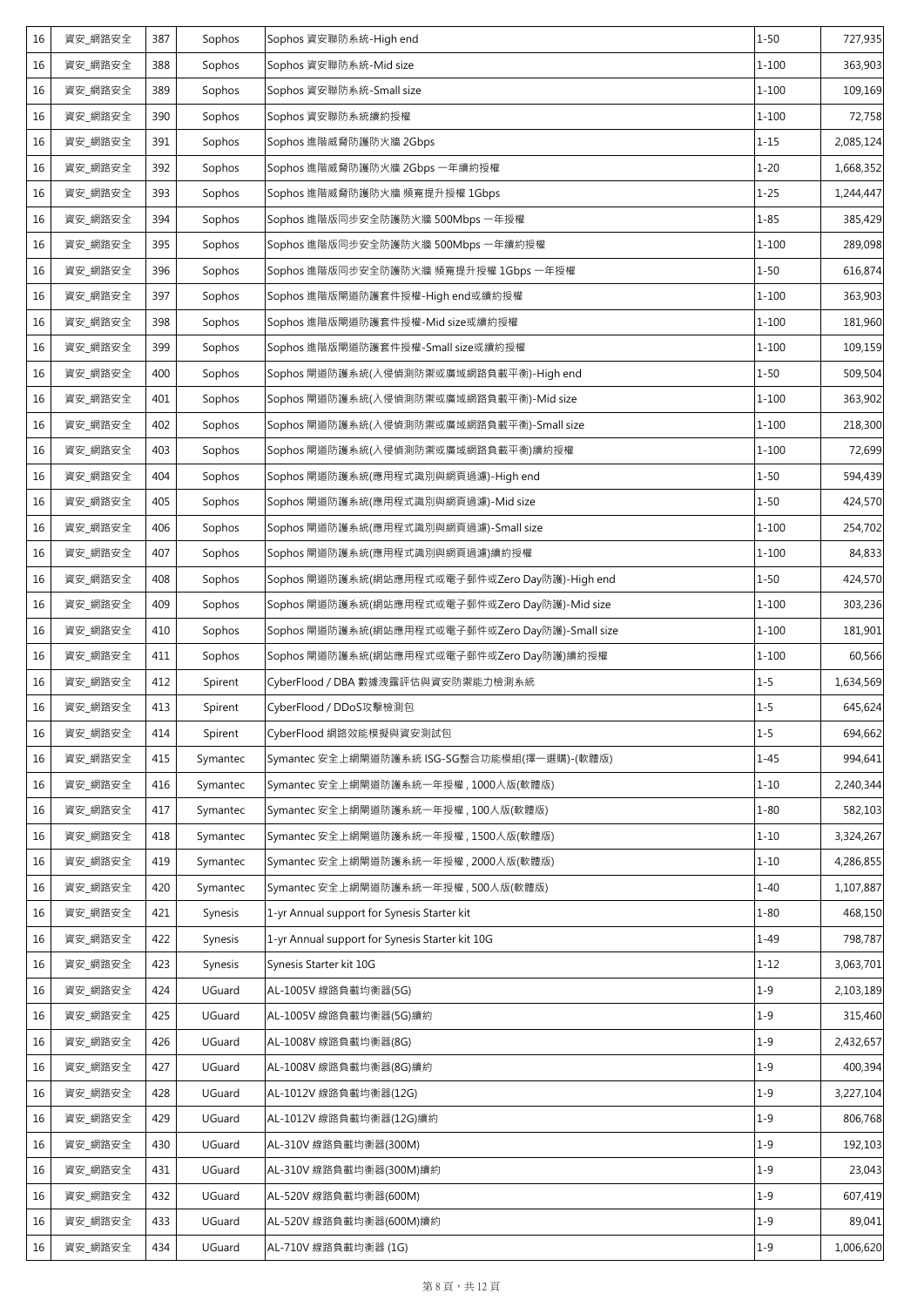| 16 | 資安_網路安全 | 435 | UGuard               | AL-710V 線路負載均衡器 (1G)續約                                                            | $1 - 9$   | 161,203   |
|----|---------|-----|----------------------|-----------------------------------------------------------------------------------|-----------|-----------|
| 16 | 資安_網路安全 | 436 | UGuard               | AL-910V 線路負載均衡器(3G)                                                               | $1 - 9$   | 1,210,008 |
| 16 | 資安_網路安全 | 437 | UGuard               | AL-910V 線路負載均衡器(3G)續約                                                             | $1 - 9$   | 230,526   |
| 16 | 資安_網路安全 | 438 | UGuard               | TBS 威脅情報服務                                                                        | $1 - 9$   | 173,707   |
| 16 | 資安 網路安全 | 439 | <b>UPAS</b>          | HostInsight主機監測軟體                                                                 | $1 - 200$ | 24,493    |
| 16 | 資安 網路安全 | 440 | <b>UPAS</b>          | HostInsight主機監測軟體一年MA                                                             | $1 - 200$ | 5,914     |
| 16 | 資安 網路安全 | 441 | <b>UPAS</b>          | HostInsight主機監測軟體升級版                                                              | $1 - 200$ | 11,899    |
| 16 | 資安_網路安全 | 442 | <b>UPAS</b>          | NetInsight 網路監測軟體(50U)                                                            | $1 - 200$ | 45,669    |
| 16 | 資安 網路安全 | 443 | <b>UPAS</b>          | NetInsight 網路監測軟體一年MA(50U)                                                        | $1 - 200$ | 15,434    |
| 16 | 資安_網路安全 | 444 | <b>UPAS</b>          | NetInsight 網路監測軟體升級版(50U)                                                         | $1 - 200$ | 27,468    |
| 16 | 資安 網路安全 | 445 | <b>UPAS</b>          | WebPatron網頁保護軟體一年使用授權                                                             | $1 - 200$ | 155,207   |
| 16 | 資安_網路安全 | 446 | Waterfall            | Waterfall 1Gbps完全阻絕外來網路攻擊!單向網路控管系統 - 基本IT通訊協定 (含永久授權及一年軟體維護<br>服務)單位價, 最低採購數量:1單位 | $1 - 5$   | 1,887,974 |
| 16 | 資安_網路安全 | 447 | Waterfall            | Waterfall 1Gbps完全阻絕外來網路攻擊!單向網路控管系統 - 基本OT通訊協定 (一年軟體維護服務)                          | $1 - 5$   | 964,109   |
| 16 | 資安 網路安全 | 448 | Waterfall            | Waterfall 1Gbps完全阻絕外來網路攻擊!單向網路控管系統 - 基本OT通訊協定 (含永久授權及一年軟體維<br>護服務)單位價, 最低採購數量:1單位 | $1 - 5$   | 2,831,968 |
| 16 | 資安_網路安全 | 449 | Waterfall            | Waterfall 1Gbps完全阻絕外來網路攻擊!單向網路控管系統 - 進階OT通訊協定 (一年軟體維護服務)                          | $1 - 5$   | 1,652,764 |
| 16 | 資安 網路安全 | 450 | Waterfall            | Waterfall 1Gbps完全阻絕外來網路攻擊!單向網路控管系統 - 進階OT通訊協定 (含永久授權及一年軟體維<br>護服務)單位價,最低採購數量:1    | $1 - 5$   | 4,462,502 |
| 16 | 資安_網路安全 | 451 | Waterfall            | Waterfall 1Gbps完全阻絶外來網路攻擊!單向網路控管系統-基本IT通訊協定(一年軟體維護服務)                             | $1 - 5$   | 596,825   |
| 16 | 資安 網路安全 | 452 | WinNexus雲端軟<br>體服務系統 | WinNexus雲端軟體服務系統-網通 Firewall GCB模組                                                | $1 - 100$ | 34,648    |
| 16 | 資安_網路安全 | 453 | WinNexus雲端軟<br>體服務系統 | WinNexus雲端軟體服務系統-網通 Wireless AP GCB模組                                             | $1 - 10$  | 50,372    |
| 16 | 資安_網路安全 | 454 | YESEE                | AI網路管理系統YSN-AC Unit-Authn Integration Module                                      | $1 - 10$  | 1,119,374 |
| 16 | 資安_網路安全 | 455 | <b>YESEE</b>         | AI網路管理系統YSN-AC Unit-Controller Redundant Module                                   | $1 - 10$  | 139,714   |
| 16 | 資安 網路安全 | 456 | <b>YESEE</b>         | AI網路管理系統YSN-AC Unit-DHCP Flowing Module                                           | $1 - 10$  | 1,225,593 |
| 16 | 資安_網路安全 | 457 | <b>YESEE</b>         | AI網路管理系統YSN-AC Unit-DNS Flowing Module                                            | $1 - 10$  | 1,225,593 |
| 16 | 資安 網路安全 | 458 | YESEE                | AI網路管理系統YSN-AC Unit-Main Function Module                                          | $1 - 10$  | 1,397,176 |
| 16 | 資安_網路安全 | 459 | <b>YESEE</b>         | AI網路管理系統YSN-East West Net Security Fuction                                        | $1 - 10$  | 2,982,283 |
| 16 | 資安 網路安全 | 460 | <b>YESEE</b>         | AI網路管理系統YSN-NFV Security Fuction                                                  | $1 - 10$  | 1,350,604 |
| 16 | 資安_網路安全 | 461 | YESEE                | AI網路管理系統YSN-Number of NFV Security Module                                         | $1 - 100$ | 153,603   |
| 16 | 資安_網路安全 | 462 | YESEE                | AI網路管理系統YSN-QS Unit-Main Function Module                                          | $1 - 10$  | 449,381   |
| 16 | 資安_網路安全 | 463 | YESEE                | AI網路管理系統YSN-SC Unit-Black List Module                                             | $1 - 10$  | 171,359   |
| 16 | 資安_網路安全 | 464 | YESEE                | AI網路管理系統YSN-SC Unit-Load Balance Module                                           | $1 - 10$  | 625,050   |
| 16 | 資安 網路安全 | 465 | YESEE                | AI網路管理系統YSN-SC Unit-Main Function Module                                          | $1 - 10$  | 1,492,774 |
| 16 | 資安_網路安全 | 466 | YESEE                | AI網路管理系統YSN-SC Unit-Number of Security Module                                     | 1-1000    | 23,690    |
| 16 | 資安_網路安全 | 467 | YESEE                | AI網路管理系統YSN-SC Unit-Security Integration Module                                   | $1 - 30$  | 830,133   |
| 16 | 資安_網路安全 | 468 | YESEE                | AI網路管理系統YSN-SC Unit-Security Stack Module                                         | $1 - 30$  | 816,244   |
| 16 | 資安 網路安全 | 469 | YESEE                | AI網路管理系統YSN-SC Unit-White List Module                                             | $1 - 100$ | 172,395   |
| 16 | 資安_網路安全 | 470 | <b>YESEE</b>         | AI網路管理系統YSN-TP Unit-Main Function Module                                          | $1 - 10$  | 465,722   |
| 16 | 資安 網路安全 | 471 | YESEE                | AI網路管理系統YSN-YSN Bypass Package                                                    | $1 - 10$  | 776,207   |
| 16 | 資安_網路安全 | 473 | YESEE                | AI網路管理系統YSN-YSN Enterprise                                                        | $1 - 10$  | 1,119,374 |
| 16 | 資安 網路安全 | 474 | <b>YESEE</b>         | AI網路管理系統YSN-YSN Standard                                                          | $1 - 10$  | 334,992   |
| 16 | 資安_網路安全 | 476 | YESEE                | AI網路管理系統YSN-YSN-Main Function-Controller Redundant Module                         | $1 - 20$  | 138,280   |
| 16 | 資安_網路安全 | 477 | YESEE                | AI網路管理系統YSN-YSN-Main Function-HA Module                                           | $1 - 10$  | 138,280   |
| 16 | 資安_網路安全 | 478 | YESEE                | AI網路管理系統YSN-YSN-Main Function-Number of Account Module                            | $1 - 200$ | 97,847    |
| 16 | 資安_網路安全 | 480 | YESEE                | AI網路管理系統YSN-YSN-Main Function-Number of Policy Module                             | $1 - 100$ | 313,758   |
| 16 | 資安_網路安全 | 481 | YESEE                | SDN智慧網路管理系統-Traffic A-網路使用權限功能 Access Control 系統                                  | $1 - 10$  | 1,251,631 |
| 16 | 資安_網路安全 | 482 | YESEE                | SDN智慧網路管理系統-Traffic C-流量複製系統                                                      | $1 - 10$  | 417,140   |
| 16 | 資安_網路安全 | 483 | YESEE                | SDN智慧網路管理系統-Traffic Q-網路頻寬使用效能管理QoS系統                                             | $1 - 10$  | 400,450   |
| 16 | 資安 網路安全 | 485 | YESEE                | SDN智慧網路管理系統-Traffic S-智慧分流 Service chain 系統                                       | $1 - 10$  | 1,335,081 |
| 16 | 資安_網路安全 | 486 | YESEE                | SDN智慧網路管理系統-Traffic S-智慧分流 Service chain 系統-Load balance 功能模組                     | $1 - 10$  | 559,003   |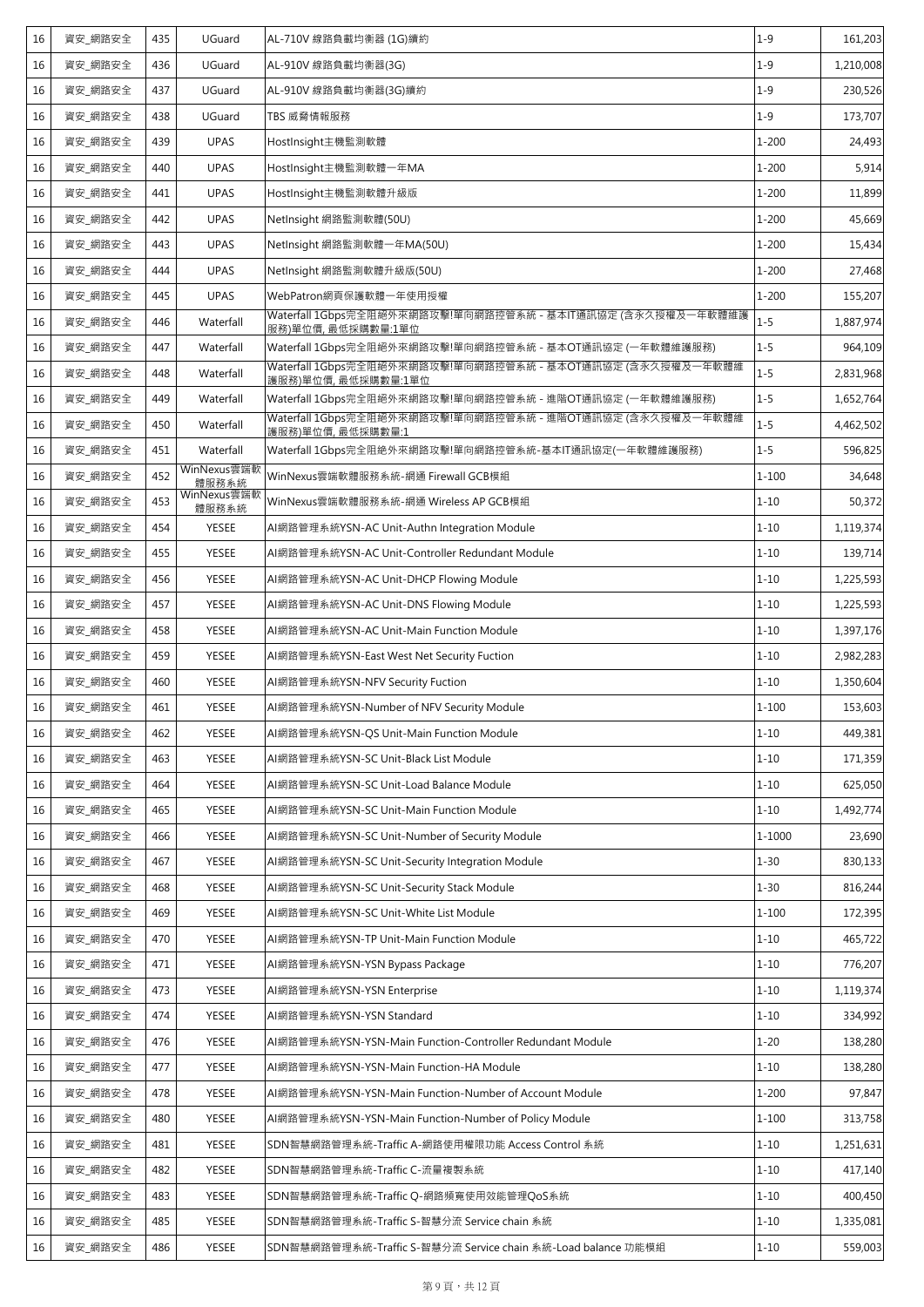| 16<br><b>YESEE</b><br>SDN智慧網路管理系統-Traffic-可管理設備擴充授權<br>$1 - 100$<br>資安_網路安全<br>490<br>資安_網路安全<br><b>YESEE</b><br>SDN智慧網路管理系統-Traffic-政策擴充授權<br>$1 - 100$<br>16<br>491<br>493<br>YESEE<br>1-3000<br>16<br>資安 網路安全<br>SDN智慧網路管理系統-標準版-控制用戶授權<br>$1 - 10$<br>資安_網路安全<br><b>YESEE</b><br>YESEE SDN 智慧網路管理系統 企業版<br>1,001,284<br>16<br>494<br>16<br>495<br><b>YESEE</b><br>YESEE SDN 智慧網路管理系統 標準版<br>$1 - 10$<br>資安 網路安全<br>資安_網路安全<br>越世SDN支援Container管理軟體-Traffic Container 1U軟體定義網路Container分流系統<br>16<br>496<br><b>YESEE</b><br>$1 - 10$<br>$1 - 100$<br>16<br>資安 網路安全<br>497<br>YESEE<br>越世SDN支援Container管理軟體-Traffic Container 1U軟體定義網路Container分流系統/1U<br>資安_網路安全<br><b>YESEE</b><br>$1 - 100$<br>16<br>498<br>越世SDN支援NFV管理軟體-Traffic NFV 1U軟體定義網路NFV分流/VM<br>$1 - 10$<br>16<br>資安 網路安全<br>499<br><b>YESEE</b><br>越世SDN支援NFV管理軟體-Traffic NFV 1U軟體定義網路NFV分流系統<br>1,208,344<br>16<br>資安_網路安全<br>500<br>中華數位<br>Content SQR網路管理服務或選購模組中文版50人數使用權<br>$1 - 50$<br>$1 - 50$<br>16<br>資安_網路安全<br>501<br>中華數位<br>Content SQR網路管理服務或選購模組中文版50人數使用權(次年保個)<br>中華資安國際股份<br>資安_網路安全<br>$1 - 500$<br>502<br>資安防護閘道器-防護軟體授權(兩年防護授權)<br>16<br>有限公司<br>兆勤科技<br>$1 - 300$<br>16<br>資安 網路安全<br>503<br>CloudCNM平台授權_1年<br>16<br>資安 網路安全<br>504<br>兆勤科技<br>CloudCNM設備管理授權_50部<br>$1 - 300$<br>505<br>$1 - 300$<br>16<br>資安 網路安全<br>兆勤科技<br>CloudCNM雲端網路安全管理平台<br>資安_網路安全<br>兆勤科技<br>$1 - 10$<br>16<br>507<br>ZNI流量管理模組<br>$1 - 10$<br>資安 網路安全<br>兆勤科技<br>ZNI用戶端授權<br>16<br>508<br>16<br>509<br>兆勤科技<br>ZNI網路設備管理授權<br>$1 - 10$<br>資安 網路安全<br>資安_網路安全<br>兆勤科技<br>ZNI網路資安管理平台<br>$1 - 10$<br>16<br>510<br>$1 - 10$<br>資安_網路安全<br>ZNI資安設備管理授權<br>16<br>511<br>兆勤科技<br>資安_網路安全<br>512<br>兆勤科技<br>ZNI軟體昇級授權<br>$1 - 10$<br>16<br>兆勤科技<br>$1 - 10$<br>16<br>資安 網路安全<br>513<br>ZYXEL網路資安日誌平台_1年<br>資安 網路安全<br>兆勤科技<br>ZYXEL網路資安日誌平台-設備管理授權<br>16<br>514<br>$1 - 100$<br>全球系統整合股份<br>515<br>GSI 上網行為管理 一年維護合約(含軟體升級)<br>$1 - 500$<br>16<br>資安 網路安全<br>有限公司<br>全球系統整合股份<br>資安_網路安全<br>GSI上網行為管理<br>$1 - 500$<br>516<br>16<br>有限公司<br>全球系統整合股份<br>資安_網路安全<br>517<br>URL 統計分析 網路服務 統計分析 IP/帳號/MAC 統計分析 行為記錄分析 阻斷記錄分析<br>10-300<br>16<br>有限公司<br>創泓科技股份有限<br>資安_網路安全<br>518<br>NGB單向傳輸系統<br>$1 - 10$<br>16<br>公司<br>創泓科技股份有阳<br>管理偵測回應(MDR)中央管理平台軟體一年授權<br>$1 - 10$<br>16<br>資安_網路安全<br>519<br>公司<br>創泓科技股份有限<br>資安_網路安全<br>520<br>管理偵測回應(MDR)軟體(100U) 一年授權<br>$1 - 25$<br>16<br>公司<br>創泓科技股份有限<br>管理偵測回應(MDR)軟體(10U) 一年授權<br>$1 - 265$<br>資安_網路安全<br>521<br>16<br>公司<br>創泓科技股份有限<br>管理偵測回應(MDR)軟體(50U) 一年授權<br>資安_網路安全<br>522<br>$1 - 50$<br>16<br>公司<br>創泓科技股份有限<br>$1 - 500$<br>資安_網路安全<br>523<br>管理偵測回應(MDR)軟體(5U) 一年授權<br>16<br>公司<br>卡巴斯基<br>資安 網路安全<br>524<br>卡巴斯基 反攻擊防護系統 Kaspersky Anti Targeted Attack (含中控管理平台)<br>$1 - 5$<br>16<br>Kaspersky<br>資安_網路安全<br>天禦慧智<br>Ares SDN網絡管理平臺 - 100G交換機模組<br>$1 - 64$<br>16<br>525<br>資安_網路安全<br>天禦慧智<br>Ares SDN網絡管理平臺 - 10G交換機模組<br>$1 - 64$<br>16<br>526<br>$1 - 64$<br>資安 網路安全<br>天禦慧智<br>Ares SDN網絡管理平臺 - 1G交換機模組-入門<br>16<br>527<br>資安 網路安全<br>天禦慧智<br>Ares SDN網絡管理平臺 - 1G交換機模組-進階<br>$1 - 64$<br>16<br>528<br>資安 網路安全<br>529<br>天禦慧智<br>Ares SDN網絡管理平臺 - 1G交換機模組-高階<br>$1 - 64$<br>16<br>16<br>資安_網路安全<br>天禦慧智<br>Ares SDN網絡管理平臺 - 25G交換機模組<br>$1 - 64$<br>530<br>$1 - 10$<br>資安_網路安全<br>天禦慧智<br>Ares SDN網絡管理平臺 - 400G交換機模組<br>16<br>531<br>$1 - 20$<br>資安_網路安全<br>532<br>天禦慧智<br>Ares SDN網絡管理平臺 - One Logical Switch Topology 控制系統<br>16<br>資安_網路安全<br>天禦慧智<br>$1 - 20$<br>533<br>Ares SDN網絡管理平臺 - One Logical Switch Topology 控制系統 - ACL模組<br>16<br>$1 - 20$<br>16<br>資安_網路安全<br>天禦慧智<br>Ares SDN網絡管理平臺 - One Logical Switch Topology 控制系統 - DHCP Relay模組<br>534<br>Ares SDN網絡管理平臺 - One Logical Switch Topology 控制系統 - Edpoint Group Policy (EGP)模組<br>$1 - 20$<br>16<br>資安_網路安全<br>535<br>天禦慧智<br>$1 - 20$<br>資安_網路安全<br>536<br>天禦慧智<br>Ares SDN網絡管理平臺 - One Logical Switch Topology 控制系統 - HA 模組<br>16<br>資安_網路安全<br>天禦慧智<br>Ares SDN網絡管理平臺 - One Logical Switch Topology 控制系統 - Logical Port模組<br>$1 - 20$<br>537<br>16<br>天禦慧智<br>Ares SDN網絡管理平臺 - One Logical Switch Topology 控制系統 - Logical Router模組<br>$1 - 20$<br>16<br>資安_網路安全<br>538 | 16 | 資安 網路安全 | 488 | <b>YESEE</b> | SDN智慧網路管理系統-Traffic-Bypass模組 | $1 - 20$ | 367,070   |
|---------------------------------------------------------------------------------------------------------------------------------------------------------------------------------------------------------------------------------------------------------------------------------------------------------------------------------------------------------------------------------------------------------------------------------------------------------------------------------------------------------------------------------------------------------------------------------------------------------------------------------------------------------------------------------------------------------------------------------------------------------------------------------------------------------------------------------------------------------------------------------------------------------------------------------------------------------------------------------------------------------------------------------------------------------------------------------------------------------------------------------------------------------------------------------------------------------------------------------------------------------------------------------------------------------------------------------------------------------------------------------------------------------------------------------------------------------------------------------------------------------------------------------------------------------------------------------------------------------------------------------------------------------------------------------------------------------------------------------------------------------------------------------------------------------------------------------------------------------------------------------------------------------------------------------------------------------------------------------------------------------------------------------------------------------------------------------------------------------------------------------------------------------------------------------------------------------------------------------------------------------------------------------------------------------------------------------------------------------------------------------------------------------------------------------------------------------------------------------------------------------------------------------------------------------------------------------------------------------------------------------------------------------------------------------------------------------------------------------------------------------------------------------------------------------------------------------------------------------------------------------------------------------------------------------------------------------------------------------------------------------------------------------------------------------------------------------------------------------------------------------------------------------------------------------------------------------------------------------------------------------------------------------------------------------------------------------------------------------------------------------------------------------------------------------------------------------------------------------------------------------------------------------------------------------------------------------------------------------------------------------------------------------------------------------------------------------------------------------------------------------------------------------------------------------------------------------------------------------------------------------------------------------------------------------------------------------------------------------------------------------------------------------------------------------------------------|----|---------|-----|--------------|------------------------------|----------|-----------|
|                                                                                                                                                                                                                                                                                                                                                                                                                                                                                                                                                                                                                                                                                                                                                                                                                                                                                                                                                                                                                                                                                                                                                                                                                                                                                                                                                                                                                                                                                                                                                                                                                                                                                                                                                                                                                                                                                                                                                                                                                                                                                                                                                                                                                                                                                                                                                                                                                                                                                                                                                                                                                                                                                                                                                                                                                                                                                                                                                                                                                                                                                                                                                                                                                                                                                                                                                                                                                                                                                                                                                                                                                                                                                                                                                                                                                                                                                                                                                                                                                                                                           |    |         |     |              |                              |          | 42,858    |
|                                                                                                                                                                                                                                                                                                                                                                                                                                                                                                                                                                                                                                                                                                                                                                                                                                                                                                                                                                                                                                                                                                                                                                                                                                                                                                                                                                                                                                                                                                                                                                                                                                                                                                                                                                                                                                                                                                                                                                                                                                                                                                                                                                                                                                                                                                                                                                                                                                                                                                                                                                                                                                                                                                                                                                                                                                                                                                                                                                                                                                                                                                                                                                                                                                                                                                                                                                                                                                                                                                                                                                                                                                                                                                                                                                                                                                                                                                                                                                                                                                                                           |    |         |     |              |                              |          | 274,942   |
|                                                                                                                                                                                                                                                                                                                                                                                                                                                                                                                                                                                                                                                                                                                                                                                                                                                                                                                                                                                                                                                                                                                                                                                                                                                                                                                                                                                                                                                                                                                                                                                                                                                                                                                                                                                                                                                                                                                                                                                                                                                                                                                                                                                                                                                                                                                                                                                                                                                                                                                                                                                                                                                                                                                                                                                                                                                                                                                                                                                                                                                                                                                                                                                                                                                                                                                                                                                                                                                                                                                                                                                                                                                                                                                                                                                                                                                                                                                                                                                                                                                                           |    |         |     |              |                              |          | 8,006     |
|                                                                                                                                                                                                                                                                                                                                                                                                                                                                                                                                                                                                                                                                                                                                                                                                                                                                                                                                                                                                                                                                                                                                                                                                                                                                                                                                                                                                                                                                                                                                                                                                                                                                                                                                                                                                                                                                                                                                                                                                                                                                                                                                                                                                                                                                                                                                                                                                                                                                                                                                                                                                                                                                                                                                                                                                                                                                                                                                                                                                                                                                                                                                                                                                                                                                                                                                                                                                                                                                                                                                                                                                                                                                                                                                                                                                                                                                                                                                                                                                                                                                           |    |         |     |              |                              |          |           |
|                                                                                                                                                                                                                                                                                                                                                                                                                                                                                                                                                                                                                                                                                                                                                                                                                                                                                                                                                                                                                                                                                                                                                                                                                                                                                                                                                                                                                                                                                                                                                                                                                                                                                                                                                                                                                                                                                                                                                                                                                                                                                                                                                                                                                                                                                                                                                                                                                                                                                                                                                                                                                                                                                                                                                                                                                                                                                                                                                                                                                                                                                                                                                                                                                                                                                                                                                                                                                                                                                                                                                                                                                                                                                                                                                                                                                                                                                                                                                                                                                                                                           |    |         |     |              |                              |          | 300,310   |
|                                                                                                                                                                                                                                                                                                                                                                                                                                                                                                                                                                                                                                                                                                                                                                                                                                                                                                                                                                                                                                                                                                                                                                                                                                                                                                                                                                                                                                                                                                                                                                                                                                                                                                                                                                                                                                                                                                                                                                                                                                                                                                                                                                                                                                                                                                                                                                                                                                                                                                                                                                                                                                                                                                                                                                                                                                                                                                                                                                                                                                                                                                                                                                                                                                                                                                                                                                                                                                                                                                                                                                                                                                                                                                                                                                                                                                                                                                                                                                                                                                                                           |    |         |     |              |                              |          | 1,370,539 |
|                                                                                                                                                                                                                                                                                                                                                                                                                                                                                                                                                                                                                                                                                                                                                                                                                                                                                                                                                                                                                                                                                                                                                                                                                                                                                                                                                                                                                                                                                                                                                                                                                                                                                                                                                                                                                                                                                                                                                                                                                                                                                                                                                                                                                                                                                                                                                                                                                                                                                                                                                                                                                                                                                                                                                                                                                                                                                                                                                                                                                                                                                                                                                                                                                                                                                                                                                                                                                                                                                                                                                                                                                                                                                                                                                                                                                                                                                                                                                                                                                                                                           |    |         |     |              |                              |          | 8,105     |
|                                                                                                                                                                                                                                                                                                                                                                                                                                                                                                                                                                                                                                                                                                                                                                                                                                                                                                                                                                                                                                                                                                                                                                                                                                                                                                                                                                                                                                                                                                                                                                                                                                                                                                                                                                                                                                                                                                                                                                                                                                                                                                                                                                                                                                                                                                                                                                                                                                                                                                                                                                                                                                                                                                                                                                                                                                                                                                                                                                                                                                                                                                                                                                                                                                                                                                                                                                                                                                                                                                                                                                                                                                                                                                                                                                                                                                                                                                                                                                                                                                                                           |    |         |     |              |                              |          | 137,860   |
|                                                                                                                                                                                                                                                                                                                                                                                                                                                                                                                                                                                                                                                                                                                                                                                                                                                                                                                                                                                                                                                                                                                                                                                                                                                                                                                                                                                                                                                                                                                                                                                                                                                                                                                                                                                                                                                                                                                                                                                                                                                                                                                                                                                                                                                                                                                                                                                                                                                                                                                                                                                                                                                                                                                                                                                                                                                                                                                                                                                                                                                                                                                                                                                                                                                                                                                                                                                                                                                                                                                                                                                                                                                                                                                                                                                                                                                                                                                                                                                                                                                                           |    |         |     |              |                              |          |           |
|                                                                                                                                                                                                                                                                                                                                                                                                                                                                                                                                                                                                                                                                                                                                                                                                                                                                                                                                                                                                                                                                                                                                                                                                                                                                                                                                                                                                                                                                                                                                                                                                                                                                                                                                                                                                                                                                                                                                                                                                                                                                                                                                                                                                                                                                                                                                                                                                                                                                                                                                                                                                                                                                                                                                                                                                                                                                                                                                                                                                                                                                                                                                                                                                                                                                                                                                                                                                                                                                                                                                                                                                                                                                                                                                                                                                                                                                                                                                                                                                                                                                           |    |         |     |              |                              |          | 248,100   |
|                                                                                                                                                                                                                                                                                                                                                                                                                                                                                                                                                                                                                                                                                                                                                                                                                                                                                                                                                                                                                                                                                                                                                                                                                                                                                                                                                                                                                                                                                                                                                                                                                                                                                                                                                                                                                                                                                                                                                                                                                                                                                                                                                                                                                                                                                                                                                                                                                                                                                                                                                                                                                                                                                                                                                                                                                                                                                                                                                                                                                                                                                                                                                                                                                                                                                                                                                                                                                                                                                                                                                                                                                                                                                                                                                                                                                                                                                                                                                                                                                                                                           |    |         |     |              |                              |          | 86,685    |
|                                                                                                                                                                                                                                                                                                                                                                                                                                                                                                                                                                                                                                                                                                                                                                                                                                                                                                                                                                                                                                                                                                                                                                                                                                                                                                                                                                                                                                                                                                                                                                                                                                                                                                                                                                                                                                                                                                                                                                                                                                                                                                                                                                                                                                                                                                                                                                                                                                                                                                                                                                                                                                                                                                                                                                                                                                                                                                                                                                                                                                                                                                                                                                                                                                                                                                                                                                                                                                                                                                                                                                                                                                                                                                                                                                                                                                                                                                                                                                                                                                                                           |    |         |     |              |                              |          | 16,279    |
|                                                                                                                                                                                                                                                                                                                                                                                                                                                                                                                                                                                                                                                                                                                                                                                                                                                                                                                                                                                                                                                                                                                                                                                                                                                                                                                                                                                                                                                                                                                                                                                                                                                                                                                                                                                                                                                                                                                                                                                                                                                                                                                                                                                                                                                                                                                                                                                                                                                                                                                                                                                                                                                                                                                                                                                                                                                                                                                                                                                                                                                                                                                                                                                                                                                                                                                                                                                                                                                                                                                                                                                                                                                                                                                                                                                                                                                                                                                                                                                                                                                                           |    |         |     |              |                              |          | 24,146    |
|                                                                                                                                                                                                                                                                                                                                                                                                                                                                                                                                                                                                                                                                                                                                                                                                                                                                                                                                                                                                                                                                                                                                                                                                                                                                                                                                                                                                                                                                                                                                                                                                                                                                                                                                                                                                                                                                                                                                                                                                                                                                                                                                                                                                                                                                                                                                                                                                                                                                                                                                                                                                                                                                                                                                                                                                                                                                                                                                                                                                                                                                                                                                                                                                                                                                                                                                                                                                                                                                                                                                                                                                                                                                                                                                                                                                                                                                                                                                                                                                                                                                           |    |         |     |              |                              |          | 126,132   |
|                                                                                                                                                                                                                                                                                                                                                                                                                                                                                                                                                                                                                                                                                                                                                                                                                                                                                                                                                                                                                                                                                                                                                                                                                                                                                                                                                                                                                                                                                                                                                                                                                                                                                                                                                                                                                                                                                                                                                                                                                                                                                                                                                                                                                                                                                                                                                                                                                                                                                                                                                                                                                                                                                                                                                                                                                                                                                                                                                                                                                                                                                                                                                                                                                                                                                                                                                                                                                                                                                                                                                                                                                                                                                                                                                                                                                                                                                                                                                                                                                                                                           |    |         |     |              |                              |          | 53,104    |
|                                                                                                                                                                                                                                                                                                                                                                                                                                                                                                                                                                                                                                                                                                                                                                                                                                                                                                                                                                                                                                                                                                                                                                                                                                                                                                                                                                                                                                                                                                                                                                                                                                                                                                                                                                                                                                                                                                                                                                                                                                                                                                                                                                                                                                                                                                                                                                                                                                                                                                                                                                                                                                                                                                                                                                                                                                                                                                                                                                                                                                                                                                                                                                                                                                                                                                                                                                                                                                                                                                                                                                                                                                                                                                                                                                                                                                                                                                                                                                                                                                                                           |    |         |     |              |                              |          | 184,024   |
|                                                                                                                                                                                                                                                                                                                                                                                                                                                                                                                                                                                                                                                                                                                                                                                                                                                                                                                                                                                                                                                                                                                                                                                                                                                                                                                                                                                                                                                                                                                                                                                                                                                                                                                                                                                                                                                                                                                                                                                                                                                                                                                                                                                                                                                                                                                                                                                                                                                                                                                                                                                                                                                                                                                                                                                                                                                                                                                                                                                                                                                                                                                                                                                                                                                                                                                                                                                                                                                                                                                                                                                                                                                                                                                                                                                                                                                                                                                                                                                                                                                                           |    |         |     |              |                              |          | 223,660   |
|                                                                                                                                                                                                                                                                                                                                                                                                                                                                                                                                                                                                                                                                                                                                                                                                                                                                                                                                                                                                                                                                                                                                                                                                                                                                                                                                                                                                                                                                                                                                                                                                                                                                                                                                                                                                                                                                                                                                                                                                                                                                                                                                                                                                                                                                                                                                                                                                                                                                                                                                                                                                                                                                                                                                                                                                                                                                                                                                                                                                                                                                                                                                                                                                                                                                                                                                                                                                                                                                                                                                                                                                                                                                                                                                                                                                                                                                                                                                                                                                                                                                           |    |         |     |              |                              |          | 82,508    |
|                                                                                                                                                                                                                                                                                                                                                                                                                                                                                                                                                                                                                                                                                                                                                                                                                                                                                                                                                                                                                                                                                                                                                                                                                                                                                                                                                                                                                                                                                                                                                                                                                                                                                                                                                                                                                                                                                                                                                                                                                                                                                                                                                                                                                                                                                                                                                                                                                                                                                                                                                                                                                                                                                                                                                                                                                                                                                                                                                                                                                                                                                                                                                                                                                                                                                                                                                                                                                                                                                                                                                                                                                                                                                                                                                                                                                                                                                                                                                                                                                                                                           |    |         |     |              |                              |          | 304,206   |
|                                                                                                                                                                                                                                                                                                                                                                                                                                                                                                                                                                                                                                                                                                                                                                                                                                                                                                                                                                                                                                                                                                                                                                                                                                                                                                                                                                                                                                                                                                                                                                                                                                                                                                                                                                                                                                                                                                                                                                                                                                                                                                                                                                                                                                                                                                                                                                                                                                                                                                                                                                                                                                                                                                                                                                                                                                                                                                                                                                                                                                                                                                                                                                                                                                                                                                                                                                                                                                                                                                                                                                                                                                                                                                                                                                                                                                                                                                                                                                                                                                                                           |    |         |     |              |                              |          | 33,974    |
|                                                                                                                                                                                                                                                                                                                                                                                                                                                                                                                                                                                                                                                                                                                                                                                                                                                                                                                                                                                                                                                                                                                                                                                                                                                                                                                                                                                                                                                                                                                                                                                                                                                                                                                                                                                                                                                                                                                                                                                                                                                                                                                                                                                                                                                                                                                                                                                                                                                                                                                                                                                                                                                                                                                                                                                                                                                                                                                                                                                                                                                                                                                                                                                                                                                                                                                                                                                                                                                                                                                                                                                                                                                                                                                                                                                                                                                                                                                                                                                                                                                                           |    |         |     |              |                              |          | 51,769    |
|                                                                                                                                                                                                                                                                                                                                                                                                                                                                                                                                                                                                                                                                                                                                                                                                                                                                                                                                                                                                                                                                                                                                                                                                                                                                                                                                                                                                                                                                                                                                                                                                                                                                                                                                                                                                                                                                                                                                                                                                                                                                                                                                                                                                                                                                                                                                                                                                                                                                                                                                                                                                                                                                                                                                                                                                                                                                                                                                                                                                                                                                                                                                                                                                                                                                                                                                                                                                                                                                                                                                                                                                                                                                                                                                                                                                                                                                                                                                                                                                                                                                           |    |         |     |              |                              |          | 202,224   |
|                                                                                                                                                                                                                                                                                                                                                                                                                                                                                                                                                                                                                                                                                                                                                                                                                                                                                                                                                                                                                                                                                                                                                                                                                                                                                                                                                                                                                                                                                                                                                                                                                                                                                                                                                                                                                                                                                                                                                                                                                                                                                                                                                                                                                                                                                                                                                                                                                                                                                                                                                                                                                                                                                                                                                                                                                                                                                                                                                                                                                                                                                                                                                                                                                                                                                                                                                                                                                                                                                                                                                                                                                                                                                                                                                                                                                                                                                                                                                                                                                                                                           |    |         |     |              |                              |          | 20,222    |
|                                                                                                                                                                                                                                                                                                                                                                                                                                                                                                                                                                                                                                                                                                                                                                                                                                                                                                                                                                                                                                                                                                                                                                                                                                                                                                                                                                                                                                                                                                                                                                                                                                                                                                                                                                                                                                                                                                                                                                                                                                                                                                                                                                                                                                                                                                                                                                                                                                                                                                                                                                                                                                                                                                                                                                                                                                                                                                                                                                                                                                                                                                                                                                                                                                                                                                                                                                                                                                                                                                                                                                                                                                                                                                                                                                                                                                                                                                                                                                                                                                                                           |    |         |     |              |                              |          | 1,163     |
|                                                                                                                                                                                                                                                                                                                                                                                                                                                                                                                                                                                                                                                                                                                                                                                                                                                                                                                                                                                                                                                                                                                                                                                                                                                                                                                                                                                                                                                                                                                                                                                                                                                                                                                                                                                                                                                                                                                                                                                                                                                                                                                                                                                                                                                                                                                                                                                                                                                                                                                                                                                                                                                                                                                                                                                                                                                                                                                                                                                                                                                                                                                                                                                                                                                                                                                                                                                                                                                                                                                                                                                                                                                                                                                                                                                                                                                                                                                                                                                                                                                                           |    |         |     |              |                              |          | 4,692     |
|                                                                                                                                                                                                                                                                                                                                                                                                                                                                                                                                                                                                                                                                                                                                                                                                                                                                                                                                                                                                                                                                                                                                                                                                                                                                                                                                                                                                                                                                                                                                                                                                                                                                                                                                                                                                                                                                                                                                                                                                                                                                                                                                                                                                                                                                                                                                                                                                                                                                                                                                                                                                                                                                                                                                                                                                                                                                                                                                                                                                                                                                                                                                                                                                                                                                                                                                                                                                                                                                                                                                                                                                                                                                                                                                                                                                                                                                                                                                                                                                                                                                           |    |         |     |              |                              |          | 77,149    |
|                                                                                                                                                                                                                                                                                                                                                                                                                                                                                                                                                                                                                                                                                                                                                                                                                                                                                                                                                                                                                                                                                                                                                                                                                                                                                                                                                                                                                                                                                                                                                                                                                                                                                                                                                                                                                                                                                                                                                                                                                                                                                                                                                                                                                                                                                                                                                                                                                                                                                                                                                                                                                                                                                                                                                                                                                                                                                                                                                                                                                                                                                                                                                                                                                                                                                                                                                                                                                                                                                                                                                                                                                                                                                                                                                                                                                                                                                                                                                                                                                                                                           |    |         |     |              |                              |          | 3,881,699 |
|                                                                                                                                                                                                                                                                                                                                                                                                                                                                                                                                                                                                                                                                                                                                                                                                                                                                                                                                                                                                                                                                                                                                                                                                                                                                                                                                                                                                                                                                                                                                                                                                                                                                                                                                                                                                                                                                                                                                                                                                                                                                                                                                                                                                                                                                                                                                                                                                                                                                                                                                                                                                                                                                                                                                                                                                                                                                                                                                                                                                                                                                                                                                                                                                                                                                                                                                                                                                                                                                                                                                                                                                                                                                                                                                                                                                                                                                                                                                                                                                                                                                           |    |         |     |              |                              |          | 980,772   |
|                                                                                                                                                                                                                                                                                                                                                                                                                                                                                                                                                                                                                                                                                                                                                                                                                                                                                                                                                                                                                                                                                                                                                                                                                                                                                                                                                                                                                                                                                                                                                                                                                                                                                                                                                                                                                                                                                                                                                                                                                                                                                                                                                                                                                                                                                                                                                                                                                                                                                                                                                                                                                                                                                                                                                                                                                                                                                                                                                                                                                                                                                                                                                                                                                                                                                                                                                                                                                                                                                                                                                                                                                                                                                                                                                                                                                                                                                                                                                                                                                                                                           |    |         |     |              |                              |          | 1,512,024 |
|                                                                                                                                                                                                                                                                                                                                                                                                                                                                                                                                                                                                                                                                                                                                                                                                                                                                                                                                                                                                                                                                                                                                                                                                                                                                                                                                                                                                                                                                                                                                                                                                                                                                                                                                                                                                                                                                                                                                                                                                                                                                                                                                                                                                                                                                                                                                                                                                                                                                                                                                                                                                                                                                                                                                                                                                                                                                                                                                                                                                                                                                                                                                                                                                                                                                                                                                                                                                                                                                                                                                                                                                                                                                                                                                                                                                                                                                                                                                                                                                                                                                           |    |         |     |              |                              |          | 151,202   |
|                                                                                                                                                                                                                                                                                                                                                                                                                                                                                                                                                                                                                                                                                                                                                                                                                                                                                                                                                                                                                                                                                                                                                                                                                                                                                                                                                                                                                                                                                                                                                                                                                                                                                                                                                                                                                                                                                                                                                                                                                                                                                                                                                                                                                                                                                                                                                                                                                                                                                                                                                                                                                                                                                                                                                                                                                                                                                                                                                                                                                                                                                                                                                                                                                                                                                                                                                                                                                                                                                                                                                                                                                                                                                                                                                                                                                                                                                                                                                                                                                                                                           |    |         |     |              |                              |          | 756,012   |
|                                                                                                                                                                                                                                                                                                                                                                                                                                                                                                                                                                                                                                                                                                                                                                                                                                                                                                                                                                                                                                                                                                                                                                                                                                                                                                                                                                                                                                                                                                                                                                                                                                                                                                                                                                                                                                                                                                                                                                                                                                                                                                                                                                                                                                                                                                                                                                                                                                                                                                                                                                                                                                                                                                                                                                                                                                                                                                                                                                                                                                                                                                                                                                                                                                                                                                                                                                                                                                                                                                                                                                                                                                                                                                                                                                                                                                                                                                                                                                                                                                                                           |    |         |     |              |                              |          | 80,096    |
|                                                                                                                                                                                                                                                                                                                                                                                                                                                                                                                                                                                                                                                                                                                                                                                                                                                                                                                                                                                                                                                                                                                                                                                                                                                                                                                                                                                                                                                                                                                                                                                                                                                                                                                                                                                                                                                                                                                                                                                                                                                                                                                                                                                                                                                                                                                                                                                                                                                                                                                                                                                                                                                                                                                                                                                                                                                                                                                                                                                                                                                                                                                                                                                                                                                                                                                                                                                                                                                                                                                                                                                                                                                                                                                                                                                                                                                                                                                                                                                                                                                                           |    |         |     |              |                              |          | 3,003,610 |
|                                                                                                                                                                                                                                                                                                                                                                                                                                                                                                                                                                                                                                                                                                                                                                                                                                                                                                                                                                                                                                                                                                                                                                                                                                                                                                                                                                                                                                                                                                                                                                                                                                                                                                                                                                                                                                                                                                                                                                                                                                                                                                                                                                                                                                                                                                                                                                                                                                                                                                                                                                                                                                                                                                                                                                                                                                                                                                                                                                                                                                                                                                                                                                                                                                                                                                                                                                                                                                                                                                                                                                                                                                                                                                                                                                                                                                                                                                                                                                                                                                                                           |    |         |     |              |                              |          | 503,539   |
|                                                                                                                                                                                                                                                                                                                                                                                                                                                                                                                                                                                                                                                                                                                                                                                                                                                                                                                                                                                                                                                                                                                                                                                                                                                                                                                                                                                                                                                                                                                                                                                                                                                                                                                                                                                                                                                                                                                                                                                                                                                                                                                                                                                                                                                                                                                                                                                                                                                                                                                                                                                                                                                                                                                                                                                                                                                                                                                                                                                                                                                                                                                                                                                                                                                                                                                                                                                                                                                                                                                                                                                                                                                                                                                                                                                                                                                                                                                                                                                                                                                                           |    |         |     |              |                              |          | 261,375   |
|                                                                                                                                                                                                                                                                                                                                                                                                                                                                                                                                                                                                                                                                                                                                                                                                                                                                                                                                                                                                                                                                                                                                                                                                                                                                                                                                                                                                                                                                                                                                                                                                                                                                                                                                                                                                                                                                                                                                                                                                                                                                                                                                                                                                                                                                                                                                                                                                                                                                                                                                                                                                                                                                                                                                                                                                                                                                                                                                                                                                                                                                                                                                                                                                                                                                                                                                                                                                                                                                                                                                                                                                                                                                                                                                                                                                                                                                                                                                                                                                                                                                           |    |         |     |              |                              |          | 55,157    |
|                                                                                                                                                                                                                                                                                                                                                                                                                                                                                                                                                                                                                                                                                                                                                                                                                                                                                                                                                                                                                                                                                                                                                                                                                                                                                                                                                                                                                                                                                                                                                                                                                                                                                                                                                                                                                                                                                                                                                                                                                                                                                                                                                                                                                                                                                                                                                                                                                                                                                                                                                                                                                                                                                                                                                                                                                                                                                                                                                                                                                                                                                                                                                                                                                                                                                                                                                                                                                                                                                                                                                                                                                                                                                                                                                                                                                                                                                                                                                                                                                                                                           |    |         |     |              |                              |          | 66,178    |
|                                                                                                                                                                                                                                                                                                                                                                                                                                                                                                                                                                                                                                                                                                                                                                                                                                                                                                                                                                                                                                                                                                                                                                                                                                                                                                                                                                                                                                                                                                                                                                                                                                                                                                                                                                                                                                                                                                                                                                                                                                                                                                                                                                                                                                                                                                                                                                                                                                                                                                                                                                                                                                                                                                                                                                                                                                                                                                                                                                                                                                                                                                                                                                                                                                                                                                                                                                                                                                                                                                                                                                                                                                                                                                                                                                                                                                                                                                                                                                                                                                                                           |    |         |     |              |                              |          | 66,886    |
|                                                                                                                                                                                                                                                                                                                                                                                                                                                                                                                                                                                                                                                                                                                                                                                                                                                                                                                                                                                                                                                                                                                                                                                                                                                                                                                                                                                                                                                                                                                                                                                                                                                                                                                                                                                                                                                                                                                                                                                                                                                                                                                                                                                                                                                                                                                                                                                                                                                                                                                                                                                                                                                                                                                                                                                                                                                                                                                                                                                                                                                                                                                                                                                                                                                                                                                                                                                                                                                                                                                                                                                                                                                                                                                                                                                                                                                                                                                                                                                                                                                                           |    |         |     |              |                              |          | 402,629   |
|                                                                                                                                                                                                                                                                                                                                                                                                                                                                                                                                                                                                                                                                                                                                                                                                                                                                                                                                                                                                                                                                                                                                                                                                                                                                                                                                                                                                                                                                                                                                                                                                                                                                                                                                                                                                                                                                                                                                                                                                                                                                                                                                                                                                                                                                                                                                                                                                                                                                                                                                                                                                                                                                                                                                                                                                                                                                                                                                                                                                                                                                                                                                                                                                                                                                                                                                                                                                                                                                                                                                                                                                                                                                                                                                                                                                                                                                                                                                                                                                                                                                           |    |         |     |              |                              |          | 958,645   |
|                                                                                                                                                                                                                                                                                                                                                                                                                                                                                                                                                                                                                                                                                                                                                                                                                                                                                                                                                                                                                                                                                                                                                                                                                                                                                                                                                                                                                                                                                                                                                                                                                                                                                                                                                                                                                                                                                                                                                                                                                                                                                                                                                                                                                                                                                                                                                                                                                                                                                                                                                                                                                                                                                                                                                                                                                                                                                                                                                                                                                                                                                                                                                                                                                                                                                                                                                                                                                                                                                                                                                                                                                                                                                                                                                                                                                                                                                                                                                                                                                                                                           |    |         |     |              |                              |          | 1,210,920 |
|                                                                                                                                                                                                                                                                                                                                                                                                                                                                                                                                                                                                                                                                                                                                                                                                                                                                                                                                                                                                                                                                                                                                                                                                                                                                                                                                                                                                                                                                                                                                                                                                                                                                                                                                                                                                                                                                                                                                                                                                                                                                                                                                                                                                                                                                                                                                                                                                                                                                                                                                                                                                                                                                                                                                                                                                                                                                                                                                                                                                                                                                                                                                                                                                                                                                                                                                                                                                                                                                                                                                                                                                                                                                                                                                                                                                                                                                                                                                                                                                                                                                           |    |         |     |              |                              |          | 121,092   |
|                                                                                                                                                                                                                                                                                                                                                                                                                                                                                                                                                                                                                                                                                                                                                                                                                                                                                                                                                                                                                                                                                                                                                                                                                                                                                                                                                                                                                                                                                                                                                                                                                                                                                                                                                                                                                                                                                                                                                                                                                                                                                                                                                                                                                                                                                                                                                                                                                                                                                                                                                                                                                                                                                                                                                                                                                                                                                                                                                                                                                                                                                                                                                                                                                                                                                                                                                                                                                                                                                                                                                                                                                                                                                                                                                                                                                                                                                                                                                                                                                                                                           |    |         |     |              |                              |          | 121,092   |
|                                                                                                                                                                                                                                                                                                                                                                                                                                                                                                                                                                                                                                                                                                                                                                                                                                                                                                                                                                                                                                                                                                                                                                                                                                                                                                                                                                                                                                                                                                                                                                                                                                                                                                                                                                                                                                                                                                                                                                                                                                                                                                                                                                                                                                                                                                                                                                                                                                                                                                                                                                                                                                                                                                                                                                                                                                                                                                                                                                                                                                                                                                                                                                                                                                                                                                                                                                                                                                                                                                                                                                                                                                                                                                                                                                                                                                                                                                                                                                                                                                                                           |    |         |     |              |                              |          | 121,092   |
|                                                                                                                                                                                                                                                                                                                                                                                                                                                                                                                                                                                                                                                                                                                                                                                                                                                                                                                                                                                                                                                                                                                                                                                                                                                                                                                                                                                                                                                                                                                                                                                                                                                                                                                                                                                                                                                                                                                                                                                                                                                                                                                                                                                                                                                                                                                                                                                                                                                                                                                                                                                                                                                                                                                                                                                                                                                                                                                                                                                                                                                                                                                                                                                                                                                                                                                                                                                                                                                                                                                                                                                                                                                                                                                                                                                                                                                                                                                                                                                                                                                                           |    |         |     |              |                              |          | 121,092   |
|                                                                                                                                                                                                                                                                                                                                                                                                                                                                                                                                                                                                                                                                                                                                                                                                                                                                                                                                                                                                                                                                                                                                                                                                                                                                                                                                                                                                                                                                                                                                                                                                                                                                                                                                                                                                                                                                                                                                                                                                                                                                                                                                                                                                                                                                                                                                                                                                                                                                                                                                                                                                                                                                                                                                                                                                                                                                                                                                                                                                                                                                                                                                                                                                                                                                                                                                                                                                                                                                                                                                                                                                                                                                                                                                                                                                                                                                                                                                                                                                                                                                           |    |         |     |              |                              |          | 121,092   |
|                                                                                                                                                                                                                                                                                                                                                                                                                                                                                                                                                                                                                                                                                                                                                                                                                                                                                                                                                                                                                                                                                                                                                                                                                                                                                                                                                                                                                                                                                                                                                                                                                                                                                                                                                                                                                                                                                                                                                                                                                                                                                                                                                                                                                                                                                                                                                                                                                                                                                                                                                                                                                                                                                                                                                                                                                                                                                                                                                                                                                                                                                                                                                                                                                                                                                                                                                                                                                                                                                                                                                                                                                                                                                                                                                                                                                                                                                                                                                                                                                                                                           |    |         |     |              |                              |          | 121,092   |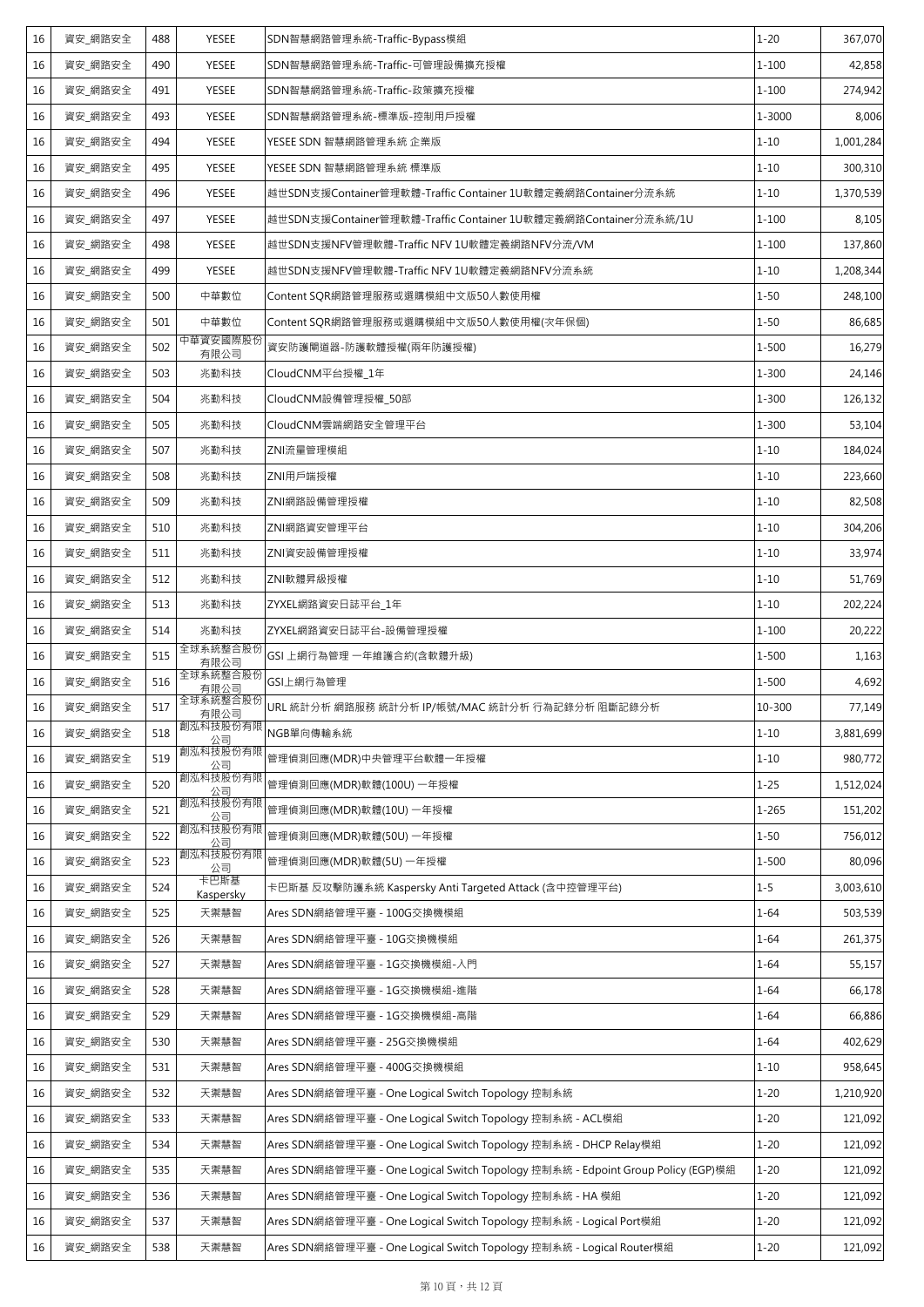| 16 | 資安_網路安全 | 539 | 天禦慧智           | Ares SDN網絡管理平臺 - One Logical Switch Topology 控制系統 - Loopback Detect模組 | $1 - 20$ | 121,092   |
|----|---------|-----|----------------|-----------------------------------------------------------------------|----------|-----------|
| 16 | 資安_網路安全 | 540 | 天禦慧智           | Ares SDN網絡管理平臺 - One Logical Switch Topology 控制系統 - QoS模組             | $1 - 20$ | 504,550   |
| 16 | 資安_網路安全 | 541 | 天禦慧智           | Ares SDN網絡管理平臺 - One Logical Switch Topology 控制系統 - SFLOW模組           | $1 - 20$ | 121,092   |
| 16 | 資安_網路安全 | 542 | 天禦慧智           | Ares SDN網絡管理平臺 - One Logical Switch Topology 控制系統 - SPAN模組            | $1 - 20$ | 121,092   |
| 16 | 資安_網路安全 | 543 | 天禦慧智           | Ares SDN網絡管理平臺 - One Logical Switch Topology 控制系統 - WebSSH模組          | $1 - 20$ | 40,404    |
| 16 | 資安_網路安全 | 544 | 天禦慧智           | Ares SDN網絡管理平臺 - One Logical Switch Topology 控制系統 - 交換機控制模組           | $1 - 64$ | 40,404    |
| 16 | 資安_網路安全 | 545 | 天禦慧智           | Ares SDN網絡管理平臺 - Openflow控制系統                                         | $1 - 20$ | 1,210,920 |
| 16 | 資安 網路安全 | 546 | 天禦慧智           | Ares SDN網絡管理平臺 - Openflow控制系統 - DHCP Relay模組                          | $1 - 20$ | 121,092   |
| 16 | 資安_網路安全 | 547 | 天禦慧智           | Ares SDN網絡管理平臺 - Openflow控制系統 - dynamic routing模組                     | $1 - 20$ | 504,550   |
| 16 | 資安_網路安全 | 548 | 天禦慧智           | Ares SDN網絡管理平臺 - Openflow控制系統 - HA 模組                                 | $1 - 20$ | 121,092   |
| 16 | 資安_網路安全 | 549 | 天禦慧智           | Ares SDN網絡管理平臺 - Openflow控制系統 - QoS模組                                 | $1 - 20$ | 504,550   |
| 16 | 資安_網路安全 | 550 | 天禦慧智           | Ares SDN網絡管理平臺 - Openflow控制系統 - Static Routing模組                      | $1 - 20$ | 504,550   |
| 16 | 資安_網路安全 | 551 | 天禦慧智           | Ares SDN網絡管理平臺 - Openflow控制系統 - VLAN模組                                | $1 - 20$ | 504,550   |
| 16 | 資安_網路安全 | 552 | 天禦慧智           | Ares SDN網絡管理平臺 - Openflow控制系統 - WebSSH模組                              | $1 - 20$ | 40,404    |
| 16 | 資安_網路安全 | 553 | 天禦慧智           | Ares SDN網絡管理平臺 - Openflow控制系統 - 交換機控制模組                               | $1 - 64$ | 40,404    |
| 16 | 資安_網路安全 | 554 | 天禦慧智           | Ares SDN網絡管理平臺 - Openflow控制系統 - 黑白名單模組                                | $1 - 20$ | 252,528   |
| 16 | 資安_網路安全 | 555 | 天禦慧智           | Ares SDN網絡管理平臺 - Tree Topology 控制系統                                   | $1 - 20$ | 1,210,920 |
| 16 | 資安_網路安全 | 556 | 天禦慧智           | Ares SDN網絡管理平臺 - Tree Topology 控制系統 - ACL                             | $1 - 20$ | 121,092   |
| 16 | 資安_網路安全 | 557 | 天禦慧智           | Ares SDN網絡管理平臺 - Tree Topology 控制系統 - DHCP Relay                      | $1 - 20$ | 121,092   |
| 16 | 資安_網路安全 | 558 | 天禦慧智           | Ares SDN網絡管理平臺 - Tree Topology 控制系統 - DHCP Snooping                   | $1 - 20$ | 121,092   |
| 16 | 資安_網路安全 | 559 | 天禦慧智           | Ares SDN網絡管理平臺 - Tree Topology 控制系統 - Loopback Detect                 | $1 - 20$ | 121,092   |
| 16 | 資安_網路安全 | 560 | 天禦慧智           | Ares SDN網絡管理平臺 - Tree Topology 控制系統 - QoS模組                           | $1 - 20$ | 504,550   |
| 16 | 資安_網路安全 | 561 | 天禦慧智           | Ares SDN網絡管理平臺 - Tree Topology 控制系統 - Sflow                           | $1 - 20$ | 121,092   |
| 16 | 資安_網路安全 | 562 | 天禦慧智           | Ares SDN網絡管理平臺 - Tree Topology 控制系統 - Trafficsegement                 | $1 - 20$ | 121,092   |
| 16 | 資安_網路安全 | 563 | 天禦慧智           | Ares SDN網絡管理平臺 - Tree Topology 控制系統 - WebSSH模組                        | $1 - 20$ | 40,404    |
| 16 | 資安_網路安全 | 564 | 天禦慧智           | Ares SDN網絡管理平臺 - Tree Topology 控制系統 - 交換機控制模組                         | $1 - 64$ | 40,404    |
| 16 | 資安_網路安全 | 565 | 天禦慧智           | Ares SDN網絡管理平臺 - Tree Topology 控制系統- HA 模組                            | $1 - 20$ | 121,092   |
| 16 | 資安_網路安全 | 566 | 天禦慧智           | CGS 網路流量智能化管理模組(Network Packet Brokers License)入門                     | $1 - 10$ | 453,994   |
| 16 | 資安_網路安全 | 567 | 天禦慧智           | CGS 網路流量智能化管理模組(Network Packet Brokers License)進階                     | $1 - 10$ | 1,210,920 |
| 16 | 資安_網路安全 | 568 | 天禦慧智           | CGS 網路流量智能化管理模組(Network Packet Brokers License)高階                     | $1 - 10$ | 2,220,020 |
| 16 | 資安 網路安全 | 569 | 天禦慧智           | Cyber X SDN擴充整合平台                                                     | $1 - 5$  | 80,688    |
| 16 | 資安_網路安全 | 570 | 天禦慧智           | Cyber X擴充模組-APT進階持續性滲透攻擊防禦模組-2Core                                    | $1 - 20$ | 1,210,920 |
| 16 | 資安_網路安全 | 571 | 天禦慧智           | Cyber X擴充模組-政府組態基準模組(GCB) - 100U                                      | 1-5000   | 538,928   |
| 16 | 資安_網路安全 | 572 | 天禦慧智           | Cyber X擴充模組-政府組態基準模組(GCB) - 25U                                       | 1-5000   | 205,763   |
| 16 | 資安_網路安全 | 573 | 天禦慧智           | OT實體隔離單向閘道系統(Physical Isolation Gateway, P.I.G.)                      | $1 - 10$ | 1,291,608 |
| 16 | 資安_網路安全 | 574 | 天禦慧智           | OT實體隔離雙向閘道系統(Physical Isolation Gateway, P.I.G.)                      | $1 - 10$ | 1,291,608 |
| 16 | 資安 網路安全 | 575 | 眾至資訊股份有限<br>公司 | ShareTech IoT及流量行為監控可視性平台 (30 IP授權)                                   | $1 - 50$ | 64,707    |
| 16 | 資安_網路安全 | 577 | 眾至資訊股份有限<br>公司 | ShareTech UTM 10GB防護系統維護套件包(一年期)                                      | $1 - 50$ | 59,034    |
| 16 | 資安_網路安全 | 578 | 眾至資訊股份有限<br>公司 | ShareTech UTM 1GB防護系統維護套件包(一年期)                                       | $1 - 50$ | 15,303    |
| 16 | 資安_網路安全 | 579 | 眾至資訊股份有限<br>公司 | ShareTech UTM 20GB防護系統維護套件包(一年期)                                      | $1 - 50$ | 48,529    |
| 16 | 資安_網路安全 | 580 | 眾至資訊股份有限<br>公司 | ShareTech UTM 2GB防護系統維護套件包(一年期)                                       | $1 - 50$ | 24,130    |
| 16 | 資安_網路安全 | 581 | 眾至資訊股份有限<br>公司 | ShareTech UTM 5GB防護系統維護套件包(一年期)                                       | $1 - 50$ | 28,595    |
| 16 | 資安_網路安全 | 582 | 眾至資訊股份有限<br>公司 | ShareTech UTM Sandstorm惡意程式偵測                                         | $1 - 50$ | 12,391    |
| 16 | 資安_網路安全 | 583 | 眾至資訊股份有限<br>公司 | ShareTech UTM URL資料庫                                                  | $1 - 50$ | 6,598     |
| 16 | 資安 網路安全 | 584 | 眾至資訊股份有限<br>公司 | ShareTech UTM 威脅情報中心                                                  | $1 - 50$ | 12,381    |
| 16 | 資安_網路安全 | 585 | 眾至資訊股份有附<br>公司 | ShareTech UTM 應用程式控管套件                                                | $1 - 50$ | 6,598     |
| 16 | 資安_網路安全 | 586 | 眾至資訊股份有限<br>公司 | ShareTech UTM 郵件稽核套件                                                  | $1 - 50$ | 4,985     |
| 16 | 資安_網路安全 | 587 | 眾至資訊股份有限<br>公司 | ShareTech UTM 防護系統 10GB版 一年授權                                         | $1 - 50$ | 224,141   |